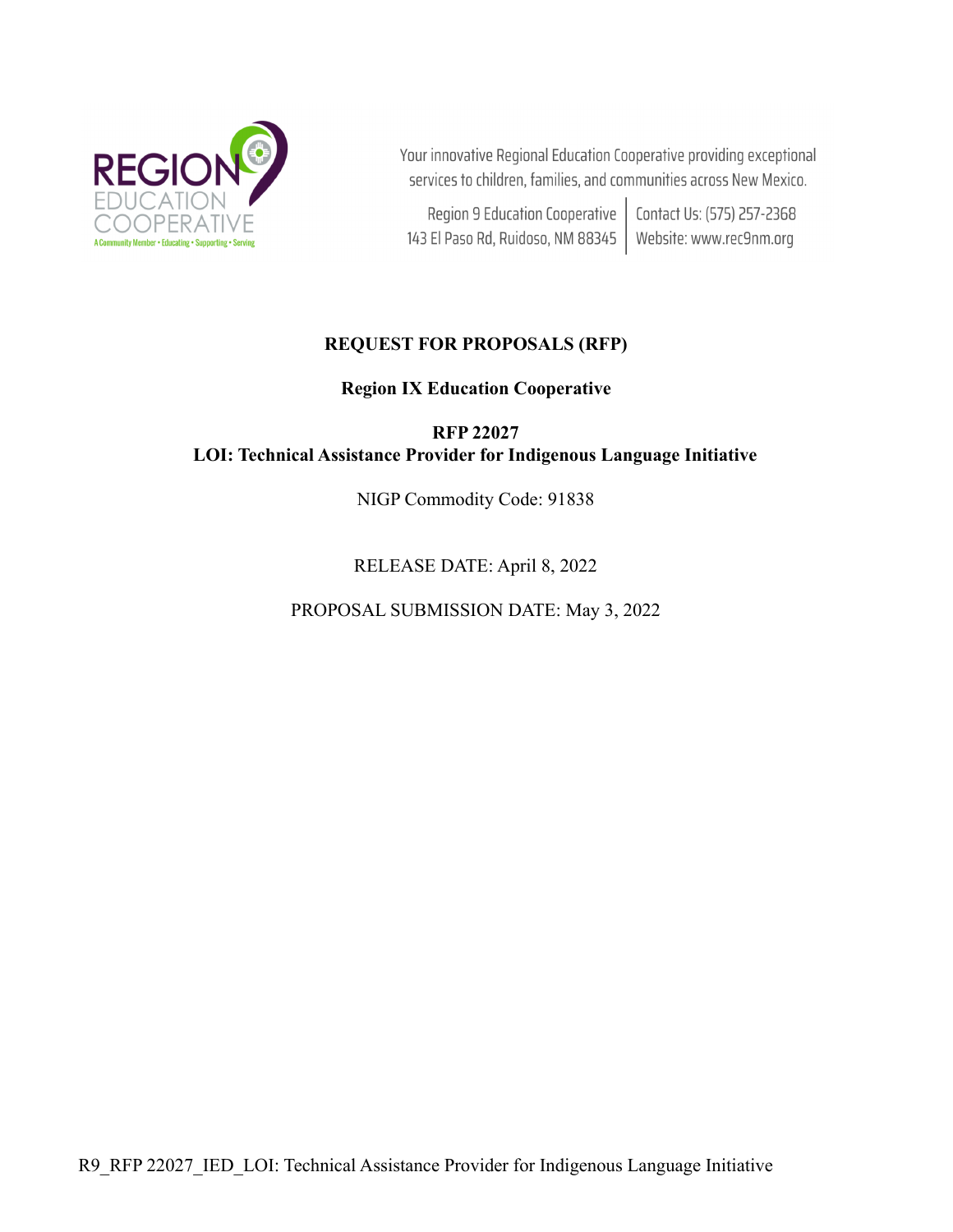| <b>INTRODUCTION</b>                                | $\overline{\mathbf{4}}$ |
|----------------------------------------------------|-------------------------|
| PURPOSE OF THIS REQUEST FOR PROPOSALS              | $\overline{4}$          |
| <b>SCOPE OF WORK</b>                               | $\overline{4}$          |
| PROCUREMENT AND CONTRACT CONTACT                   | 5                       |
| DEFINITION OF TERMINOLOGY                          | $\overline{7}$          |
| <b>ELIGIBLE APPLICANTS</b>                         | 9                       |
| <b>CONDITIONS GOVERNING THE PROCUREMENT</b>        | 9                       |
| <b>SEQUENCE OF EVENTS</b>                          | 9                       |
| <b>EXPLANATION OF EVENTS</b>                       | 10                      |
| <b>GENERAL REQUIREMENTS</b>                        | 13                      |
| ACCEPTANCE OF CONDITIONS GOVERNING THE PROCUREMENT | 13                      |
| <b>INCURRING COST</b>                              | 13                      |
| PRIME CONTRACTOR RESPONSIBILITY                    | 13                      |
| SUBCONTRACTORS/CONSENT                             | 14                      |
| <b>AMENDED PROPOSALS</b>                           | 14                      |
| OFFEROR'S RIGHTS TO WITHDRAW PROPOSAL              | 14                      |
| PROPOSAL OFFER FIRM                                | 14                      |
| DISCLOSURE OF PROPOSAL CONTENTS                    | 14                      |
| NO OBLIGATION                                      | 15                      |
| <b>TERMINATION OF RFP</b>                          | 15                      |
| <b>SUFFICIENT APPROPRIATION</b>                    | 15                      |
| <b>LEGAL REVIEW</b>                                | 15                      |
| <b>GOVERNING LAW</b>                               | 15                      |
| <b>BASIS FOR PROPOSAL</b>                          | 16                      |
| CONTRACT TERMS AND CONDITIONS                      | 16                      |
| <b>CONTRACT DEVIATIONS</b>                         | 16                      |
| OFFEROR QUALIFICATIONS                             | 17                      |
| RIGHT TO WAIVE MINOR IRREGULARITIES                | 17                      |
| CHANGE IN CONTRACTOR REPRESENTATIVES               | 17                      |
| <b>NOTICE OF PENALTIES</b>                         | 17                      |
| <b>AGENCY RIGHTS</b>                               | 17                      |
| <b>RIGHT TO PUBLISH</b>                            | 17                      |
| <b>OWNERSHIP OF PROPOSALS</b>                      | 17                      |
| <b>CONFIDENTIALITY</b>                             | 18                      |
| ELECTRONIC MAIL ADDRESS REQUIRED                   | 18                      |
| USE OF ELECTRONIC VERSIONS OF THIS RFP             | 18                      |
|                                                    |                         |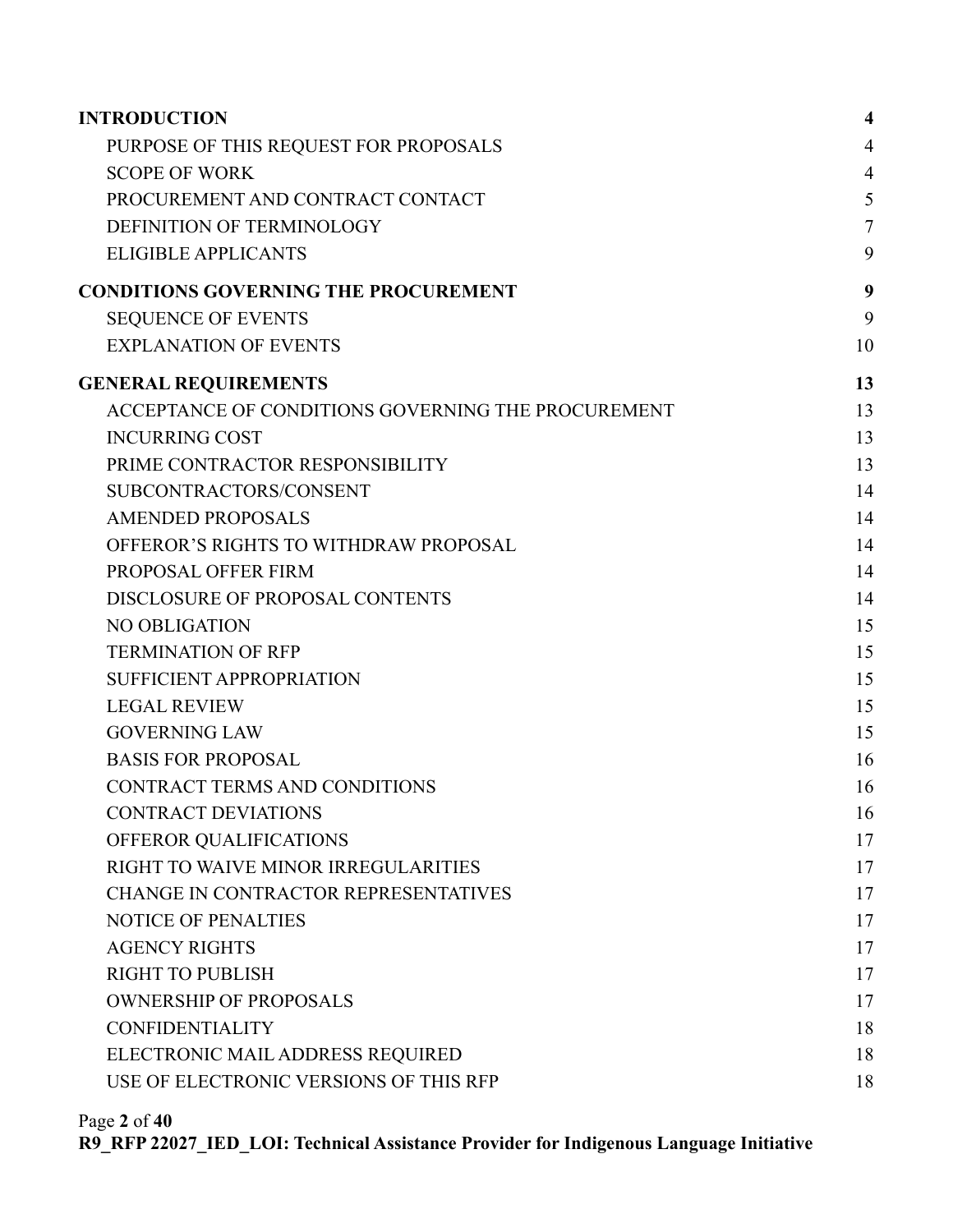| NEW MEXICO EMPLOYEES HEALTH COVERAGE - Appendix A    | 18 |
|------------------------------------------------------|----|
| CAMPAIGN CONTRIBUTION DISCLOSURE FORM-Appendix B     | 19 |
| <b>CONFLICT OF INTEREST - Appendix C</b>             | 19 |
| DEBARMENT/SUSPENSION CERTIFICATION FORM - Appendix D | 19 |
| <b>RESPONSE FORMAT AND ORGANIZATION</b>              | 21 |
| <b>NUMBER OF RESPONSES</b>                           | 21 |
| <b>METHOD OF SUBMISSION</b>                          | 21 |
| <b>SUBMISSION FORMAT</b>                             | 21 |
| <b>TECHNICAL ISSUES</b>                              | 21 |
| PROPOSAL FORMAT                                      | 21 |
| <b>RESPONSE ORGANIZATION</b>                         | 21 |
| <b>EVALUATION</b>                                    | 23 |
| <b>ADMINISTRATIVE REQUIREMENTS</b>                   | 24 |
| <b>APPENDIX A</b>                                    | 25 |
| <b>APPENDIX B</b>                                    | 26 |
| <b>APPENDIX C</b>                                    | 29 |
| <b>APPENDIX D</b>                                    | 31 |
| <b>APPENDIX E</b>                                    | 32 |
| <b>APPENDIX F</b>                                    | 33 |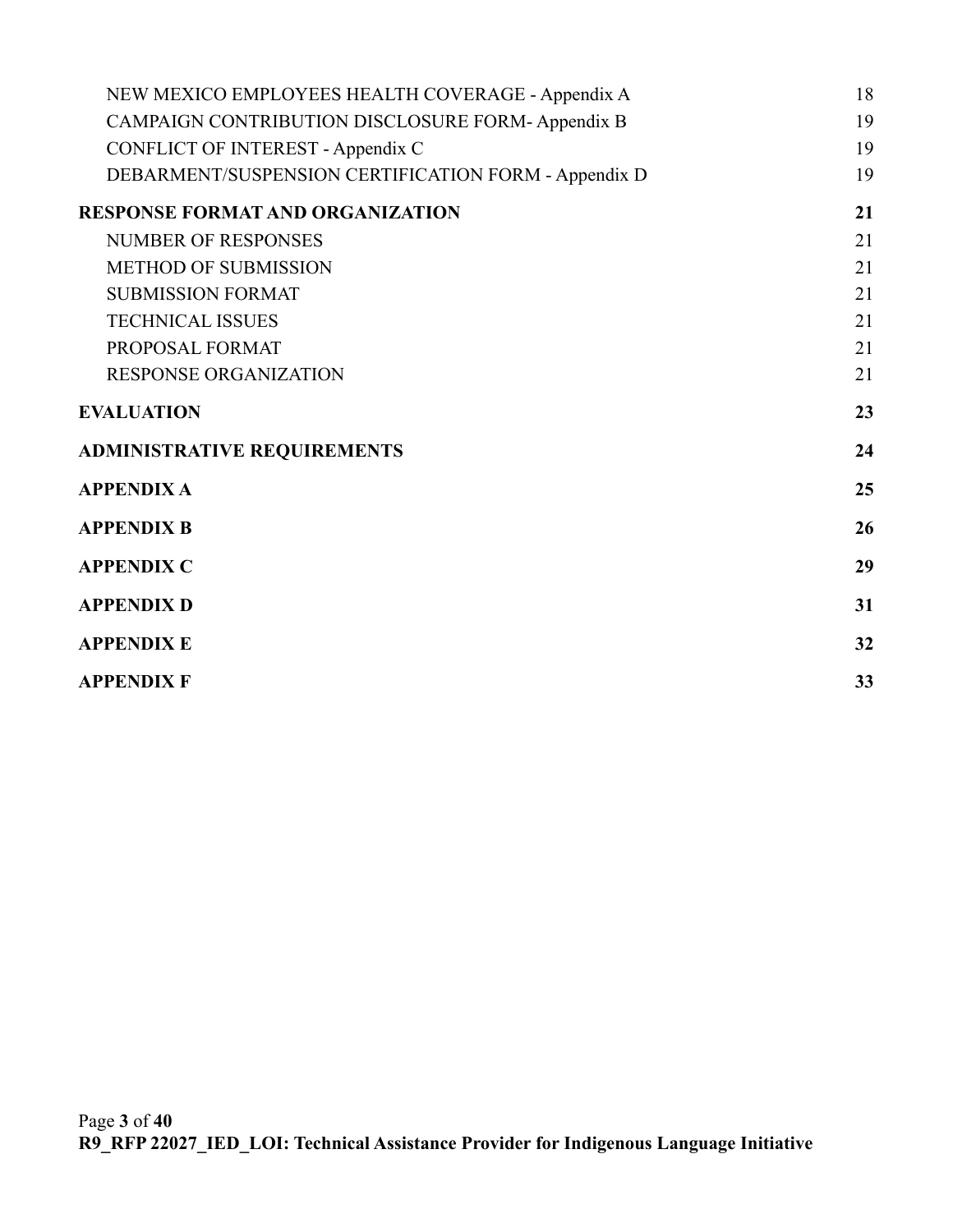# <span id="page-3-0"></span>**I. INTRODUCTION**

# *A. PURPOSE OF THIS REQUEST FOR PROPOSALS*

<span id="page-3-1"></span>Region IX Education Cooperative (REC IX) on behalf of the New Mexico Public Education Department (NMPED) Indian Education Division (IED), is soliciting proposals from highly qualified individuals or organizations to provide Technical Assistance for the Indigenous Language Initiative.

All information regarding this RFP can be found at <https://www.rec9nm.org/RFPS-Bids> under the Requests for Proposals section.

# <span id="page-3-2"></span>*B. SCOPE OF WORK*

NMPED Indian Education Division is seeking a Technical Assistance Provider to provide the following scope of work to support grantees who will be part of a Indigenous Language Initiative and Community of Practice focused on Immersion Schools and Indigenous Languages Mentor and Apprentice Programs :

- 1. Technical Assistance: To develop with the Indian Education Division (IED) a community of practice for the Indigenous Language Initiative Grantees for the 2022-2023 school year by July 2023; contractor will report to Rebecca Reyes, Deputy Director.
- 2. Support Learning: To facilitate learning, seminars, develop learning modules and scope and sequence for the Community of Practice for all grantees who will focus on immersion school development, mentor apprenticeship program development and curriculum, instruction and assessment for respective programs. Final approval of the scope and sequence will be by the Indian Education Division's Deputy Director.
- 3. Reporting: To provide an interim report to the IED on the status of the project by November 1, 2022 and a final report by June 1, 2023 inclusive of key findings and recommendations.
- 4. Support to Grantees: To provide 1:1 consultation and support with grantees monthly with documented progress notes submitted to the Indian Education Division's Deputy Director.
- 5. Project Management To manage and coordinate with grantees and the Division the various aspects of the initiative such as convenings and supporting milestones and goals.
- <span id="page-3-3"></span>6. Ability to travel throughout New Mexico to conduct site visits and meet virtually

# *C. PROCUREMENT AND CONTRACT CONTACT*

This RFP may result in contractual award(s) between the two parties (awarded Offeror and the Agency). This procurement may be used by other parties. The contract may be implemented for a term of one (1) year, and may be extended on an annual basis for up to three (3) years in one-year increments for a total of four (4) years, contingent upon sufficient funding and satisfactory work performance provided by the selected vendor.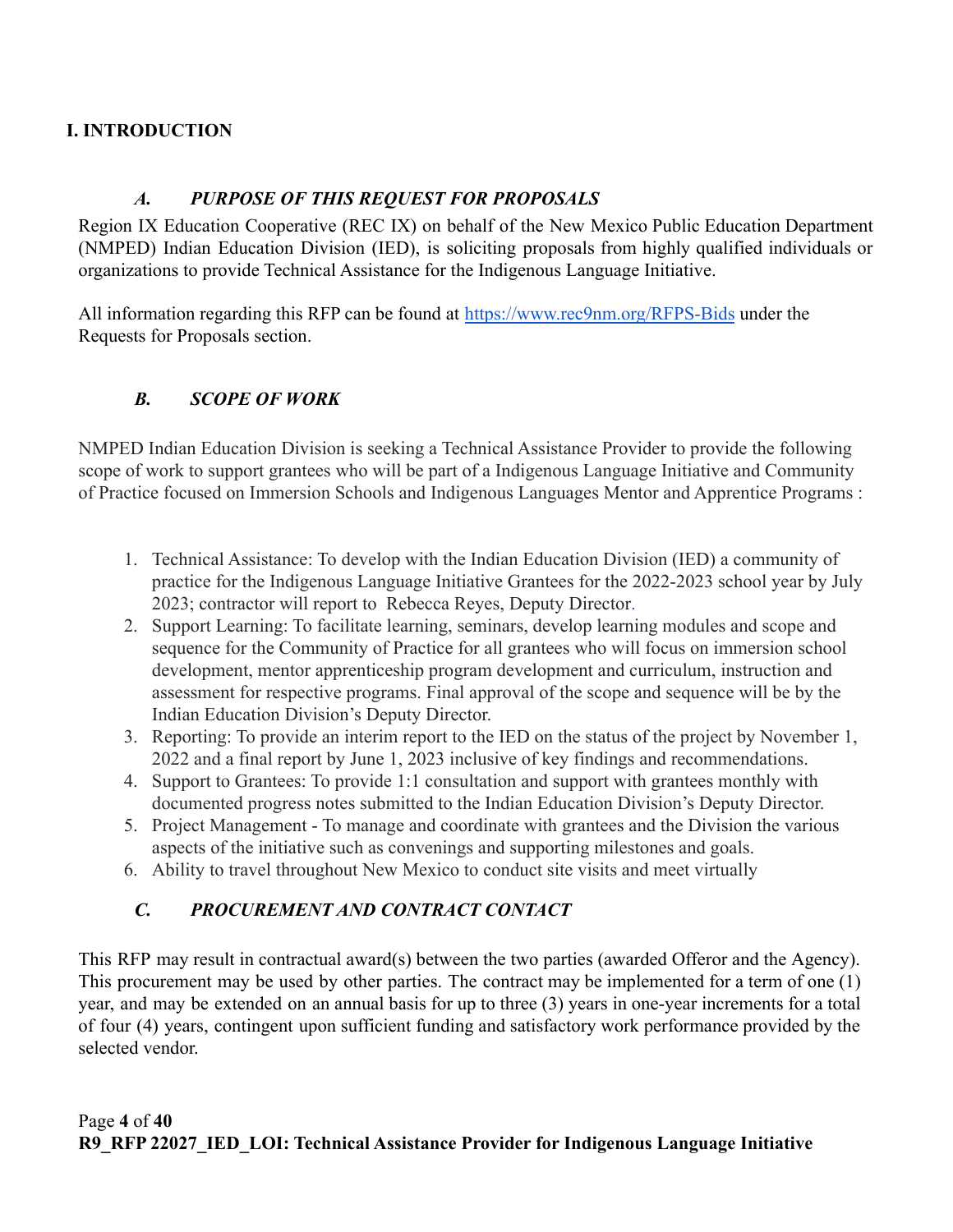In no case will the contract, including all renewals thereof, exceed a total of four (4) years in duration, as set forth in NMSA 1978, § 13-1-150. A contract awarded as a result of this RFP is contingent upon appropriation by the New Mexico Legislature or other funding sources for the period of this procurement, satisfactory contract compliance, and the Contractor's ability to successfully provide services. Should contract non-compliance be determined, the contract may be terminated or amended. A potential offeror or the offeror agrees to comply with state laws and rules pertaining to workers' compensation insurance coverage for its employees. If the offeror fails to comply with the Workers' Compensation Act and applicable rules when required to do so, the contract may be canceled effective immediately.

Region IX Education Cooperative will manage all aspects of procurement whose name, address, telephone number and email address are listed below:

| Procurement Coordinator: |                                        |  |
|--------------------------|----------------------------------------|--|
| Name:                    | <b>Region IX Education Cooperative</b> |  |
|                          | Arissa Klumker                         |  |
| Address:                 | 143 El Paso Rd., Ruidoso, NM 88345     |  |
| Telephone:               | $(575) 519 - 2001$                     |  |
| Fax:                     | $(575)$ 257-2141                       |  |
| Email:                   | arissa.klumker@regionix.org            |  |

**Any inquiries or requests** regarding this procurement should be submitted, in writing, to the Region IX Education Cooperative, Procurement Coordinator listed above. Offerors may contact ONLY Region IX Education Cooperative, Procurement Coordinator regarding this procurement. Other state employees or Evaluation Committee members do not have the authority to respond.

**Protests of the solicitation or award must be delivered by mail to the Region IX Protest Manager.** ONLY protests delivered directly to the Protest Manager in writing in the 15 calendar day protest period will be considered to have been submitted properly and in accordance with statute, rule and this Request for Proposals. Emailed protests will not be considered as properly submitted nor will protests delivered to Region IX Education Cooperative, Procurement Coordinator be considered properly submitted.

Protest Manager:

| Name:      | <b>Bryan Dooley</b>                    |  |  |
|------------|----------------------------------------|--|--|
|            | <b>Executive Director</b>              |  |  |
|            | <b>Region IX Education Cooperative</b> |  |  |
| Address:   | 143 El Paso Rd., Ruidoso, NM 88345     |  |  |
| Telephone: | $(575)$ 257-2368                       |  |  |
| Fax:       | $(575)$ 257-2141                       |  |  |
| Email:     | bryan.dooley@regionix.org              |  |  |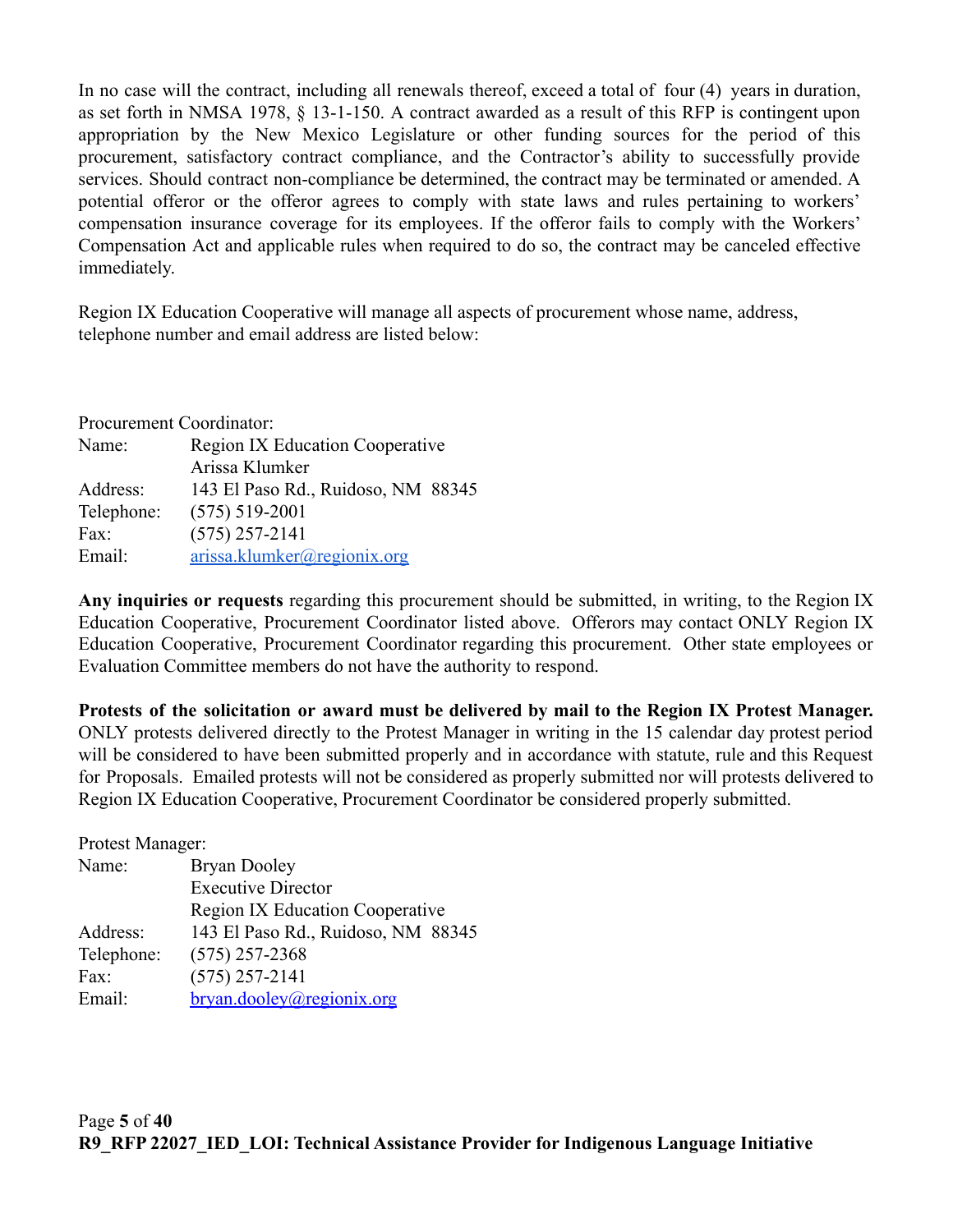# <span id="page-5-0"></span>*D. DEFINITION OF TERMINOLOGY*

This section contains definitions that are used throughout this procurement document, including appropriate abbreviations.

- 1. **"Agency"** is the issuing agency of procurement, contracts, purchase orders and all aspects associated with contract/procurement management. Agency shall be used, unless otherwise written specifically identifying the entity.
- 2. **"Close of Business"** means 5:00 PM Mountain Standard or Mountain Daylight Time, whichever is in effect on the date given.
- 3. **"Contract"** means any agreement for the procurement of items of tangible personal property, services or construction.
- 4. **"Contract Manager"** means the individual selected by the Agency to monitor and manage all aspects of the contract resulting from this RFP.
- 5. **"Contractor"** means any business having a contract with a state agency or local public body.
- 6. **"Deliverable"** means any measurable, tangible, verifiable outcome, result, or item that must be produced to complete a project or part of a project.
- 7. **"Department of Information Technology"** means the New Mexico Department of Information Technology which is responsible for operating the data center and all communications related items.
- 8. **"Desirable"** the terms "may," "can," "should," "preferably," or "prefers" identify a desirable or discretionary item or factor (as opposed to "mandatory").
- 9. **"Determination"** means the written documentation of a decision of a procurement manager including findings of fact supporting a decision. A determination becomes part of the procurement file to which it pertains.
- 10. **"DFA"** means the Department of Finance and Administration for the State of New Mexico.
- 11. **"DFA/CRB"** means the Contracts Review Board of the Department of Finance and Administration for the State of New Mexico.
- 12. **"Evaluation Committee"** means a body appointed by the Agency management to perform the evaluation of offeror proposals.
- 13. **"Evaluation Committee Report"** means a report prepared by the Procurement Manager and the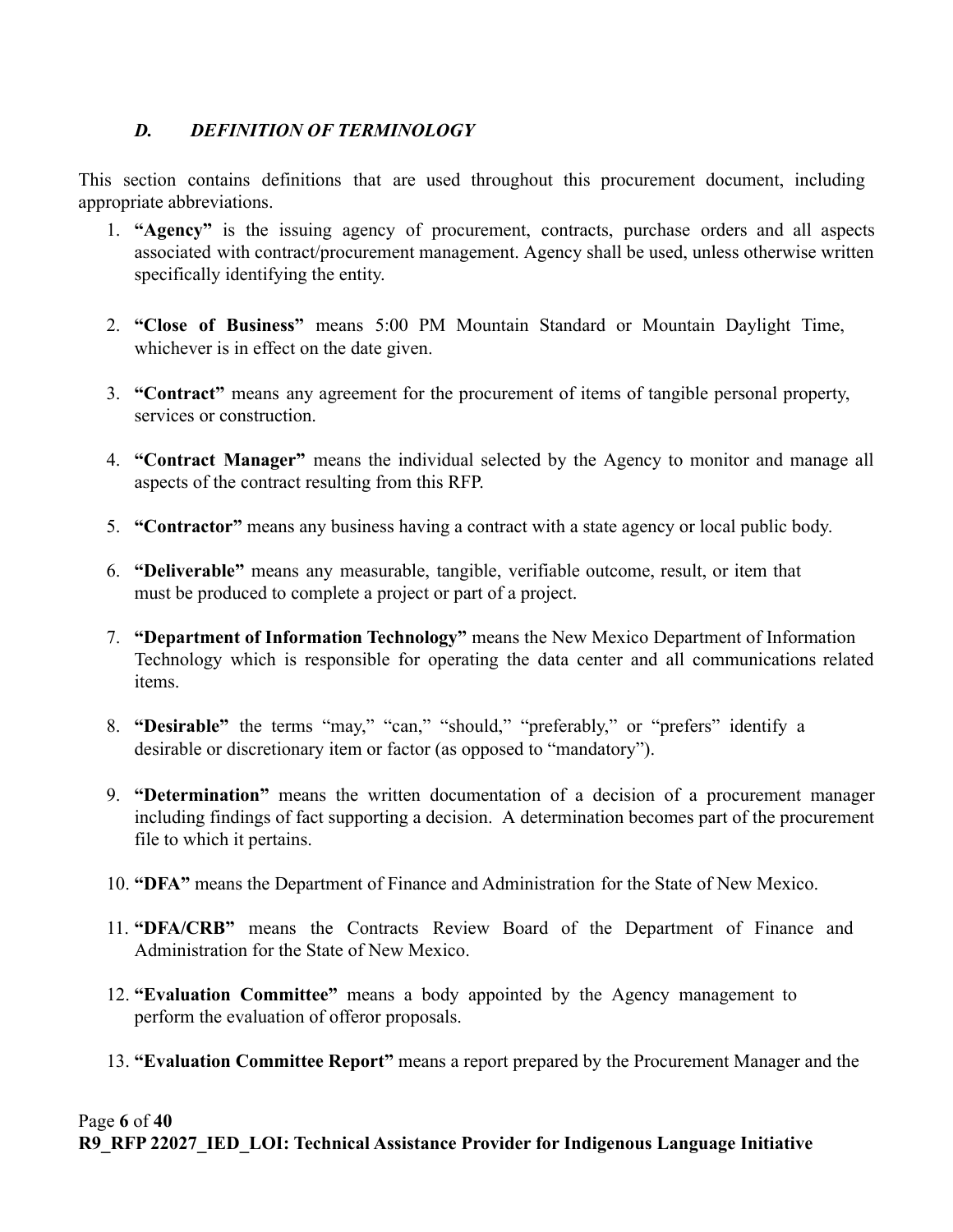- 14. Evaluation Committee for submission for contract award that contains all written determinations resulting from the conduct of a procurement requiring the evaluation of competitive sealed proposals.
- 15. **"Finalist"** is defined as an offeror who meets all the mandatory specifications of the Request for Proposal and whose score on evaluation factors is sufficiently high to qualify that offeror for further consideration by the Evaluation Committee.
- 16. "**Hourly Rate**" means the proposed fully loaded maximum hourly rates that include travel, per diem, fringe benefits and any overhead costs for contractor personnel, as well as subcontractor personnel if appropriate.
- 17. **"Mandatory"** The terms "must," "shall," "will," "is required," identify a mandatory item or factor (as opposed to "desirable"). Failure to meet a mandatory item or factor will result in the rejection of the offeror's proposal.
- 18. "**Minor Irregularities**" means anything in the proposal that does not affect the price, quality and/or quantity, or any other mandatory requirement.
- 19. **"New Mexico Employee"** means any resident of the State of New Mexico, performing the majority of their work within the State of New Mexico, for any employer regardless of the location of the employer's office or offices.
- 20. **"Offeror(s)"** is any person, corporation, or partnership who chooses to submit a proposal.
- 21. **"Procurement Manager"** means the person or designee authorized by the Agency to manage or administer a procurement requiring the evaluation of competitive proposals.
- 22. "**Project**" means a temporary process undertaken to solve a well-defined goal or objective with clearly defined start and end times, a set of clearly defined tasks, and a budget. The project terminates once the project scope is achieved and project acceptance is given by the project executive sponsor.
- 23. "**Redacted**" means a version/copy of the Offeror's proposal with the information considered proprietary or confidential (as defined by §§57-3A-1 to 57-3A-7, NMSA 1978 and NMAC 1.4.1.45 and summarized herein and outlined in Section II.C.8 of this RFP) blacked-out BUT NOT omitted or removed.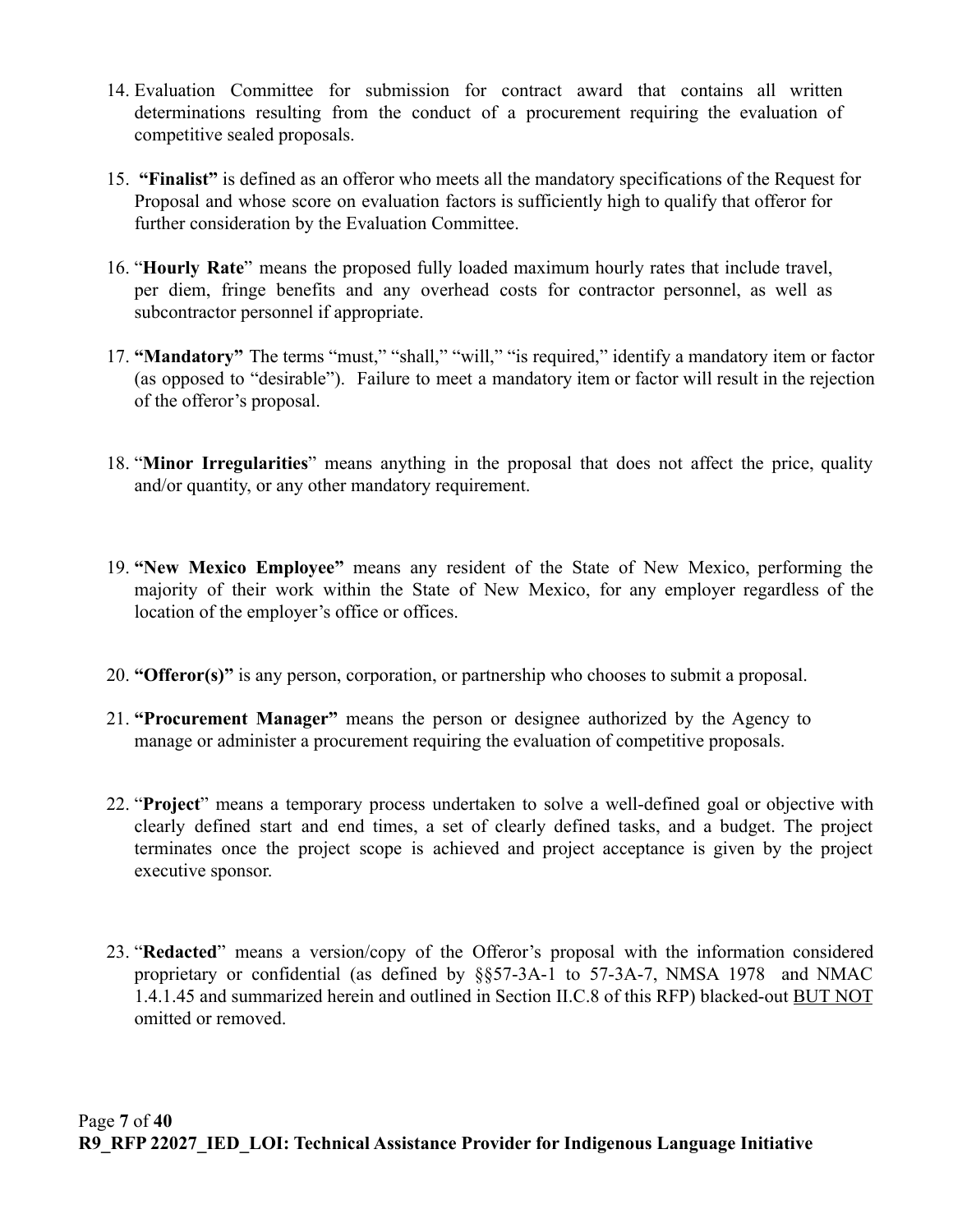- 24. **"Request for Proposals"** or "RFP" means all documents, including those attached or incorporated by reference, used for soliciting proposals.
- 25. **"Requirements"** are obligatory and mean the system functions that are related to the organization's goals and business opportunities. Requirements are defined by the project team and are usually prioritized.
- 26. **"Responsive Offer or Responsive Proposal"** means an offer or proposal that conforms in all material respects to the requirements set forth in the request for proposals. Material respects of a request for proposals include, but are not limited to, price, quality, quantity or delivery requirements.
- 27. **"Responsible Offeror"** means an offeror who submits a responsive proposal and who has furnished, when required, information and data to prove that his financial resources production, or service facilities, personnel, service reputation, and experience are adequate to make satisfactory delivery of the services or items of tangible personal property described in the proposal.
- 28. **"Solicitations"** means ITBs and RFPs.
- 29. **"State (the State)"** means the State of New Mexico.
- 30. **"State Purchasing Agent"** or "SPA" means the purchasing agent for the State of New Mexico or a designated representative.

# *E. ELIGIBLE APPLICANTS*

<span id="page-7-0"></span>Eligible applicants include public or private organizations with documented and demonstrated ability to provide Services as described in this RFP.

# <span id="page-7-1"></span>**II. CONDITIONS GOVERNING THE PROCUREMENT**

This section of the RFP contains the schedule for the procurement and describes the major procurement events as well as the conditions governing the procurement. Region IX Education Cooperative reserves the right to alter or update the schedule. Region IX Education Cooperative will make every effort to adhere to the schedule.

## *A. SEQUENCE OF EVENTS*

<span id="page-7-2"></span>The Procurement Manager will make every effort to adhere to the following schedule:

| Action            | <b>Responsible Party</b>               | Due Dates             |
|-------------------|----------------------------------------|-----------------------|
| Issue RFP         | <b>Region IX Education Cooperative</b> | <b>April 8, 2022</b>  |
| Distribution List | Potential Offerors                     | <b>April 19, 2022</b> |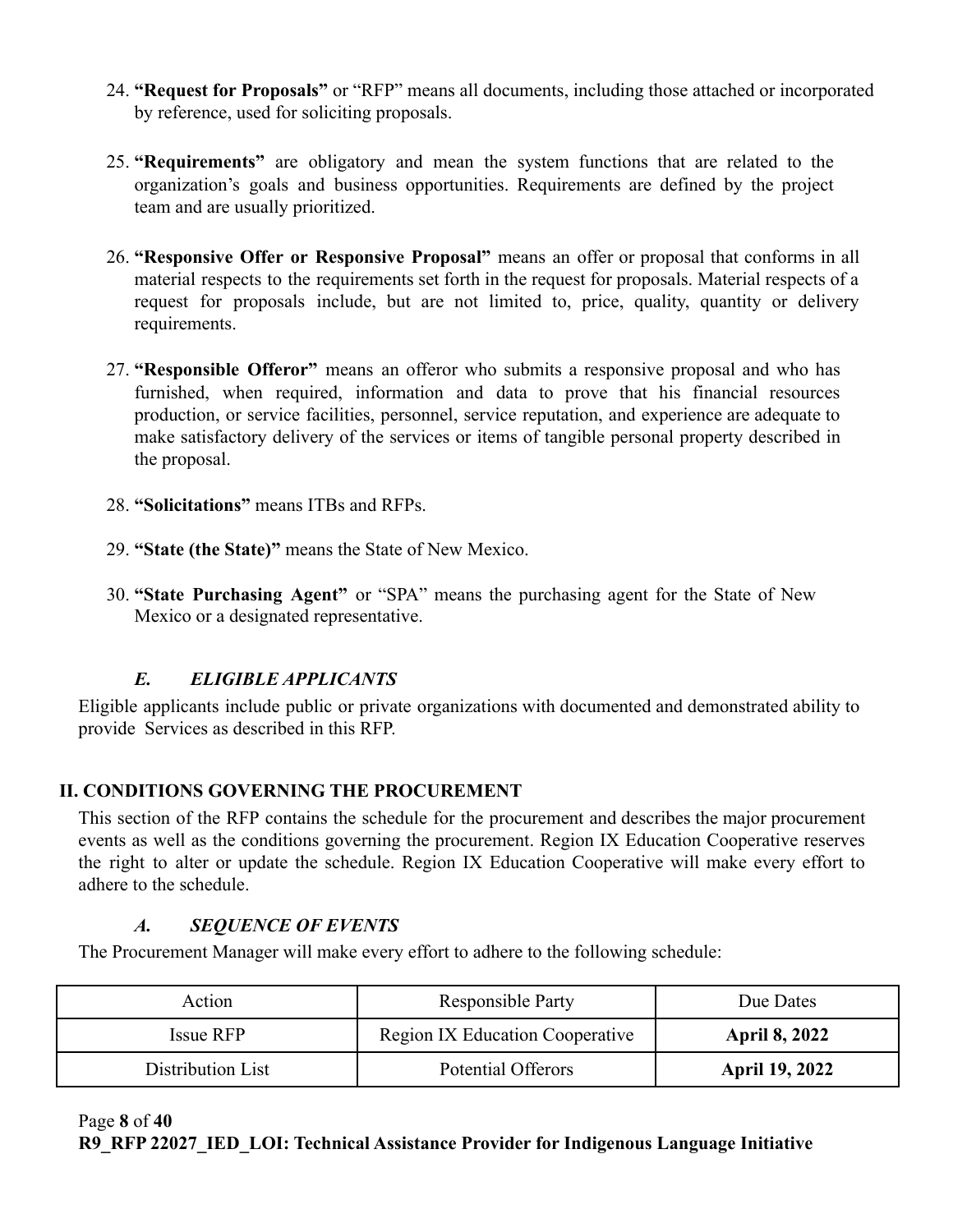| Deadline to Submit Questions                                           | <b>Potential Offerors</b>            | <b>April 19, 2022</b>      |
|------------------------------------------------------------------------|--------------------------------------|----------------------------|
| <b>Response to Written Questions</b>                                   | <b>RECIX</b>                         | April 22, 2022             |
| <b>Submission of Proposal</b>                                          | <b>Potential Offerors</b>            | May 3, 2022                |
| Proposal Evaluation                                                    | <b>Evaluation Committee</b>          | May 4, 2022 - May 11, 2022 |
| <b>Selection of Finalists</b>                                          | <b>Evaluation Committee</b>          | May 4, 2022 - May 11, 2022 |
| Oral Presentations by Finalists<br>(At Region IX and PED's Discretion) | <b>Offerors/Evaluation Committee</b> | May 4, 2022 - May 11, 2022 |
| <b>Finalize Contractual Agreements</b>                                 | Agency/Finalist Offerors             | May 4, 2022 - May 11, 2022 |
| <b>Contract Awards</b>                                                 | Agency/Finalist Offerors             | May 4, 2022 - May 11, 2022 |
| <b>Protest Deadline</b>                                                | <b>RECIX</b>                         | 15 days after award        |

# *B. EXPLANATION OF EVENTS*

<span id="page-8-0"></span>The following paragraphs describe the activities listed in the sequence of events shown in **Section II** –**A SEQUENCE OF EVENTS** above.

### **Issuance of RFP**

This RFP is being issued by Region IX Education Cooperative on April 8, 2022. The RFP may be viewed and downloaded at <https://www.rec9nm.org/RFPS-Bids>.

## **Distribution List**

Potential Offerors should complete the on-line *Distribution Form* to have their organization placed on the procurement distribution list. The form should be submitted by an authorized representative of the organization by 5:00 pm MDT/MST on April 19, 2022.

The procurement Distribution List will be used for the distribution of written responses to questions, and/or any amendments to the RFP. Failure to submit the on-line *Distribution Form* does not prohibit potential Offerors from submitting a response to this RFP. However, by not completing the Distribution Form by the time and date indicated, the potential Offeror's representative shall not be included on the Distribution List communications, and will be solely responsible for obtaining responses to written questions and any amendments to the RFP.

## LINK TO ACCESS THE DISTRIBUTION LIST ----> **<https://forms.gle/jSWCq9REYUD5rwJcA>**

## **Deadline to Submit Written Questions**

Potential Offerors may submit written questions to the Procurement Manager as to the intent or clarity of this RFP until April 19, 2022 at 5:00 p.m. Mountain Standard Time/Daylight Time as indicated in the sequence of events. All written questions must be e-mailed to [contracts.procurement@regionix.org](mailto:contracts.procurement@regionix.org). Questions shall be clearly labeled and shall cite the Section(s) in the RFP or other document which form the basis of the question.

## Page **9** of **40 R9\_RFP 22027\_IED\_LOI: Technical Assistance Provider for Indigenous Language Initiative**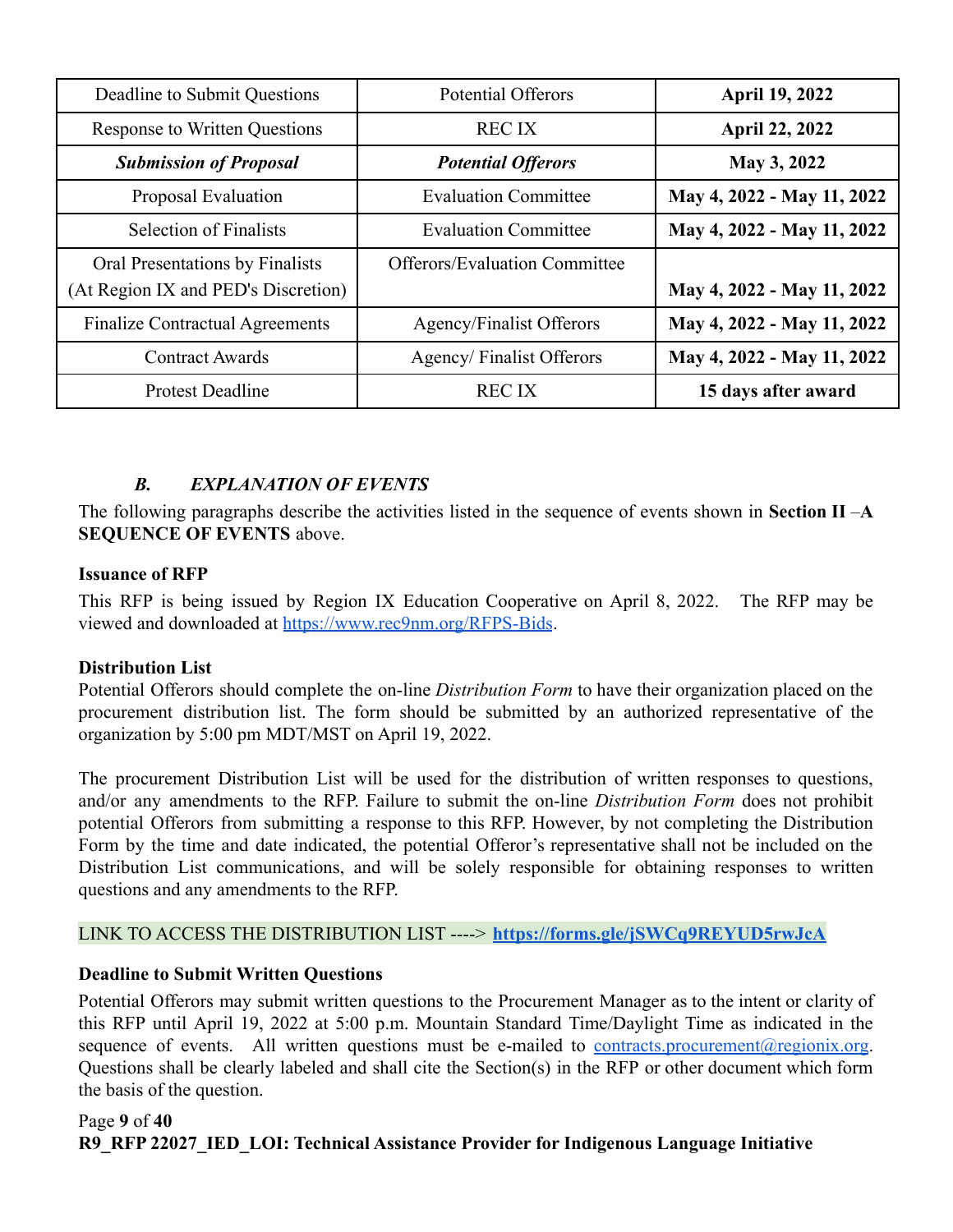### **Response to Written Questions**

Written responses to written questions will be provided via email and posted as an Addendum to the RFP on <https://www.rec9nm.org/RFPS-Bids> by the Procurement Manager on or before the time and date indicated in the Sequence of Events.

#### **Submission of Proposal**

At this time, only electronic proposal submission is allowed. Do not submit hard copies until further notice.

Proposals must be submitted electronically through R9's electronic procurement system. A link to the Submission Portal can be found in Section *IV., B. Method of Submission*.

ALL PROPOSALS MUST BE RECEIVED BY THE PROCUREMENT MANAGER OR DESIGNEE NO LATER THAN 3:00 PM MST/MDT ON May 3, 2022. NO LATE PROPOSALS CAN BE ACCEPTED. The date and time of receipt will be recorded on each proposal. Proposals will be time-stamped in the system when the Offeror clicks "Submit." Such electronic submissions will be considered sealed in accordance with statute.

*It is the Offeror's responsibility to ensure all documents are completely uploaded and submitted electronically. The proposal submission system will automatically cease uploading data at the date and time of the deadline. Please ensure that you, as the Offeror, allow adequate time for large uploads and to fully complete your submittal by the deadline. A submission that is not both: (1) fully complete; and (2) received, via the online proposal submission system: [https://www.formpl.us/form/4650210730704896,](https://www.formpl.us/form/4650210730704896) will be deemed late. Further, a submission that is not fully complete and received via the proposal submission system by the deadline because the response was captured, blocked, filtered, quarantined or otherwise prevented from reaching the proper destination server by any anti-virus or other security software will be deemed late. In accordance with statute and rule,* NO LATE PROPOSAL CAN BE ACCEPTED.

Proposals submitted by facsimile, or other electronic means other than through the proposal submission system, will not be accepted.

A log will be kept of the names of all Offeror organizations that submitted proposals. Pursuant to §13-1-116, NMSA 1978, the contents of proposals shall not be disclosed to competing potential Offerors during the negotiation process. The negotiation process is deemed to be in effect until the contract is awarded pursuant to this Request for Proposals.

### **Proposal Evaluation**

An Evaluation Committee will perform the evaluation of proposals. This process will take place as indicated in the **Sequence of Events**, depending upon the number of proposals received. During this time, the Procurement Manager may initiate discussions with Offerors who submit responsive or potentially responsive proposals for the purpose of clarifying aspects of the

### Page **10** of **40 R9\_RFP 22027\_IED\_LOI: Technical Assistance Provider for Indigenous Language Initiative**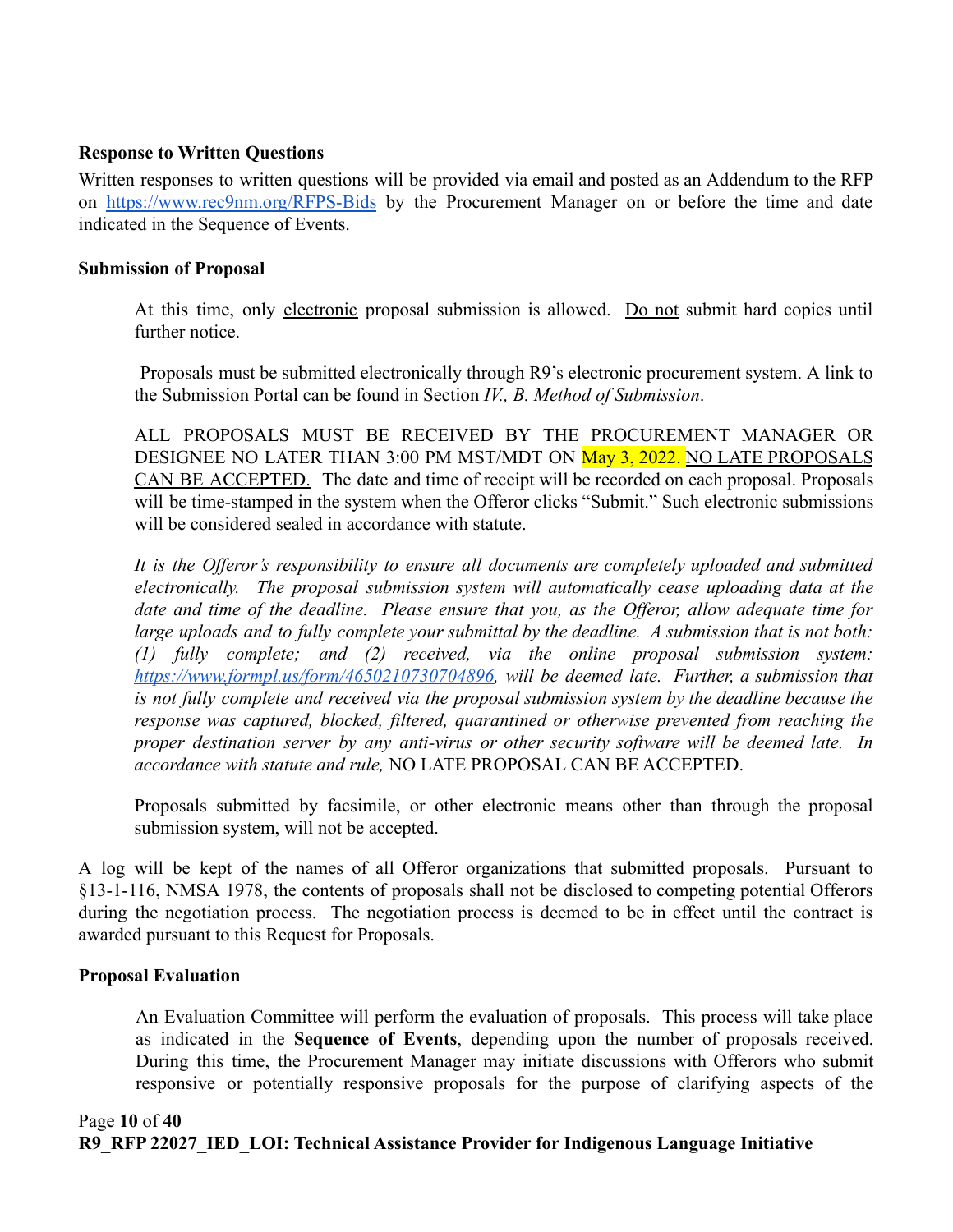proposals. However, proposals may be accepted and evaluated without such discussion. Discussions SHALL NOT be initiated by the Offerors.

#### **Selection of Finalists**

The Evaluation Committee will select and the Procurement Manager will notify the finalist Offerors by **May 4, 2022 - May 11, 2022** or as soon as possible. Only finalists will be invited to participate in the subsequent steps of the procurement. The schedule for the oral presentations/demonstrations will be determined at this time.

#### **Best and Final Offers**

Finalist Offerors may be asked to submit revisions to their proposals for the purpose of obtaining best and final offers. Best and final offers may also be clarified and amended at finalist Offeror's oral presentation and demonstration.

#### **Oral Presentation and/or Product Demonstrations by Finalists**

Finalist Offerors, as selected per above, may be required to conduct an oral presentation at a venue to be determined as per the Sequence of Events, or as soon as possible thereafter. If oral presentations are held, Finalist Offerors may be required to make their presentations through electronic means (GoToMeeting, Zoom, etc). The Agency will provide Finalist Offerors with applicable details. Whether or not Oral Presentations will be held is at the discretion of the Agency.

#### **Finalize Contractual Agreements**

Any Contractual agreement(s) resulting from this RFP will be finalized with the most advantageous Offeror in accordance with the Sequence of Events, or as soon thereafter. . This date is subject to change . In the event mutually agreeable terms cannot be reached with the apparent most advantageous Offeror in the time specified, the Agency reserves the right to finalize a contractual agreement with the next most advantageous Offeror(s) without undertaking a new procurement process.

#### **Contract Awards**

After review by the Evaluation Committee the Agency will make an award(s) in accordance with the Sequence of Events, or as soon as possible thereafter. This date is subject to change at the discretion of the Agency.

The contract shall be awarded to the Offeror (or Offerors) whose proposals are most advantageous to support the Scope of Work The most advantageous proposal may or may not have received the most points.

#### **Protest Deadline**

Any protest by an Offeror must be timely and in conformance with NMSA 1978, § 13-1-172 and applicable procurement regulations. ONLY protests delivered directly to the Protest Manager in writing

#### Page **11** of **40 R9\_RFP 22027\_IED\_LOI: Technical Assistance Provider for Indigenous Language Initiative**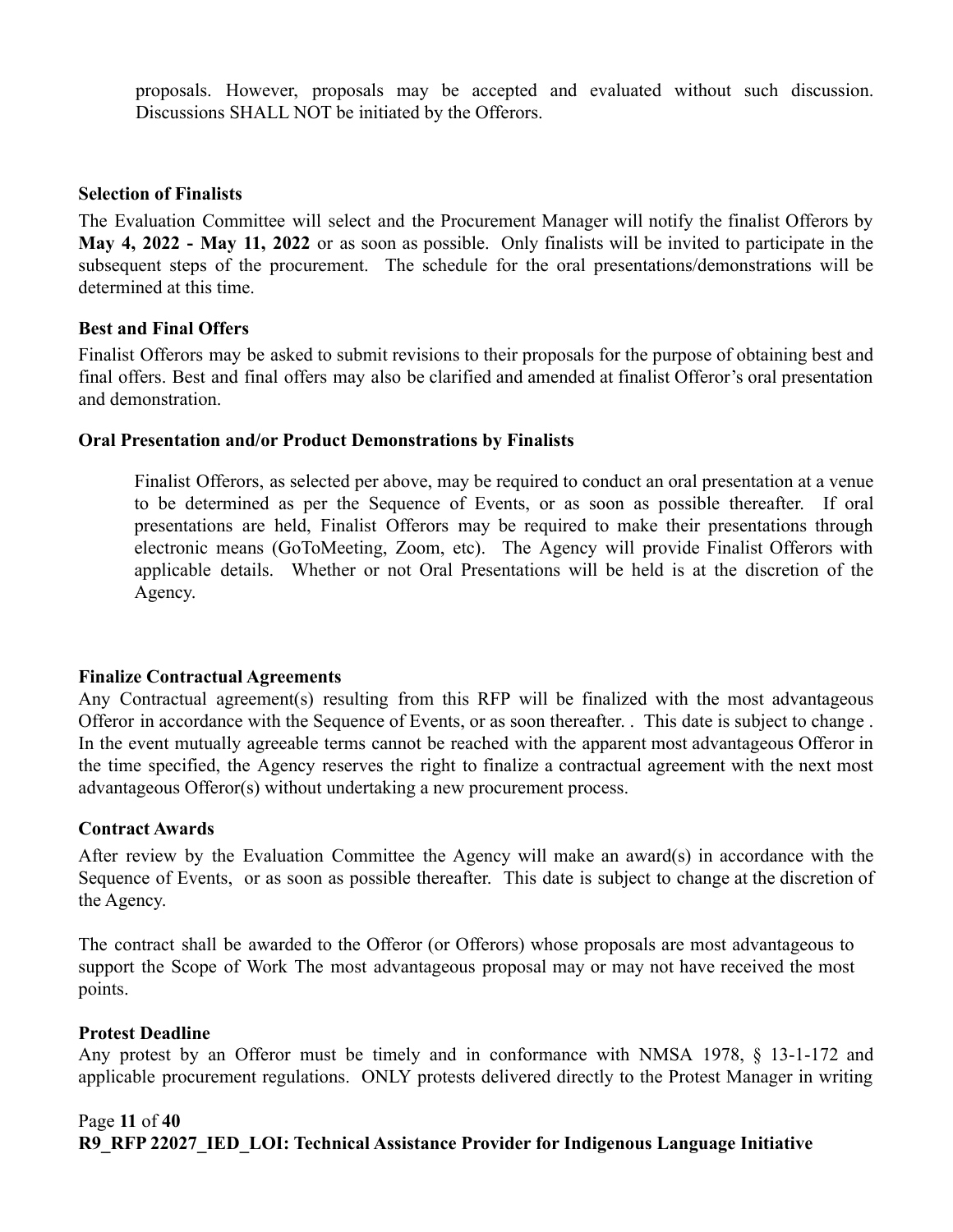within the protest period will be considered to have been submitted properly and in accordance with statute, rule and this Request for Proposals.Emailed protests will not be considered as properly submitted nor will protests delivered to Region IX Education Cooperative, Procurement Coordinator be considered properly submitted.

The 15 calendar day protest period shall begin on the day following the actual date of Contract Awards and will end at 5:00 pm Mountain Standard Time/Daylight Time on the 15<sup>th</sup> day. Protests must be written and must include the name and address of the protestor and the request for proposal number. It must also contain a statement of the grounds for protest including appropriate supporting exhibits and it must specify the ruling requested from the party listed below.

PROTESTS RECEIVED AFTER THE DEADLINE WILL NOT BE ACCEPTED. The protest must be delivered to:

| Name:      | <b>Region IX Education Cooperative</b>                     |  |
|------------|------------------------------------------------------------|--|
|            | Bryan Dooley, Executive Director                           |  |
| Address:   | 143 El Paso Rd., Ruidoso, NM 88345                         |  |
| Telephone: | $(575)$ 257-2368                                           |  |
| Fax:       | $(575)$ 257-2141                                           |  |
| Email:     | bryan.dooley@regionix.org                                  |  |
|            | Protests received after the deadline will not be accepted. |  |

# <span id="page-11-1"></span><span id="page-11-0"></span>**III. GENERAL REQUIREMENTS**

# *A. ACCEPTANCE OF CONDITIONS GOVERNING THE PROCUREMENT*

Potential Offerors must indicate their acceptance of the Conditions Governing the Procurement section in the electronic submission form. Submission of a proposal constitutes acceptance of the Evaluation Factors contained in *Section IV., G. Evaluation* of this RFP.

# *B. INCURRING COST*

<span id="page-11-2"></span>Any cost incurred by the potential Offeror in preparation, transmittal, and/or presentation of any proposal or material submitted in response to this RFP shall be borne solely by the Offeror. Any cost incurred by the Offeror for set up and demonstration of the proposed equipment and/or system shall be borne solely by the Offeror.

## *C. PRIME CONTRACTOR RESPONSIBILITY*

<span id="page-11-3"></span>Any contractual agreement that may result from this RFP shall specify that the prime contractor is solely responsible for fulfillment of all requirements of the contractual agreement with a state agency which may derive from this RFP. The state agency entering into a contractual agreement with a vendor will make payments to only the prime contractor.

## *D. SUBCONTRACTORS/CONSENT*

<span id="page-11-4"></span>The use of subcontractors is allowed. The prime contractor shall be wholly responsible for the entire performance of the contractual agreement whether or not subcontractors are used. Additionally, the prime

### Page **12** of **40 R9\_RFP 22027\_IED\_LOI: Technical Assistance Provider for Indigenous Language Initiative**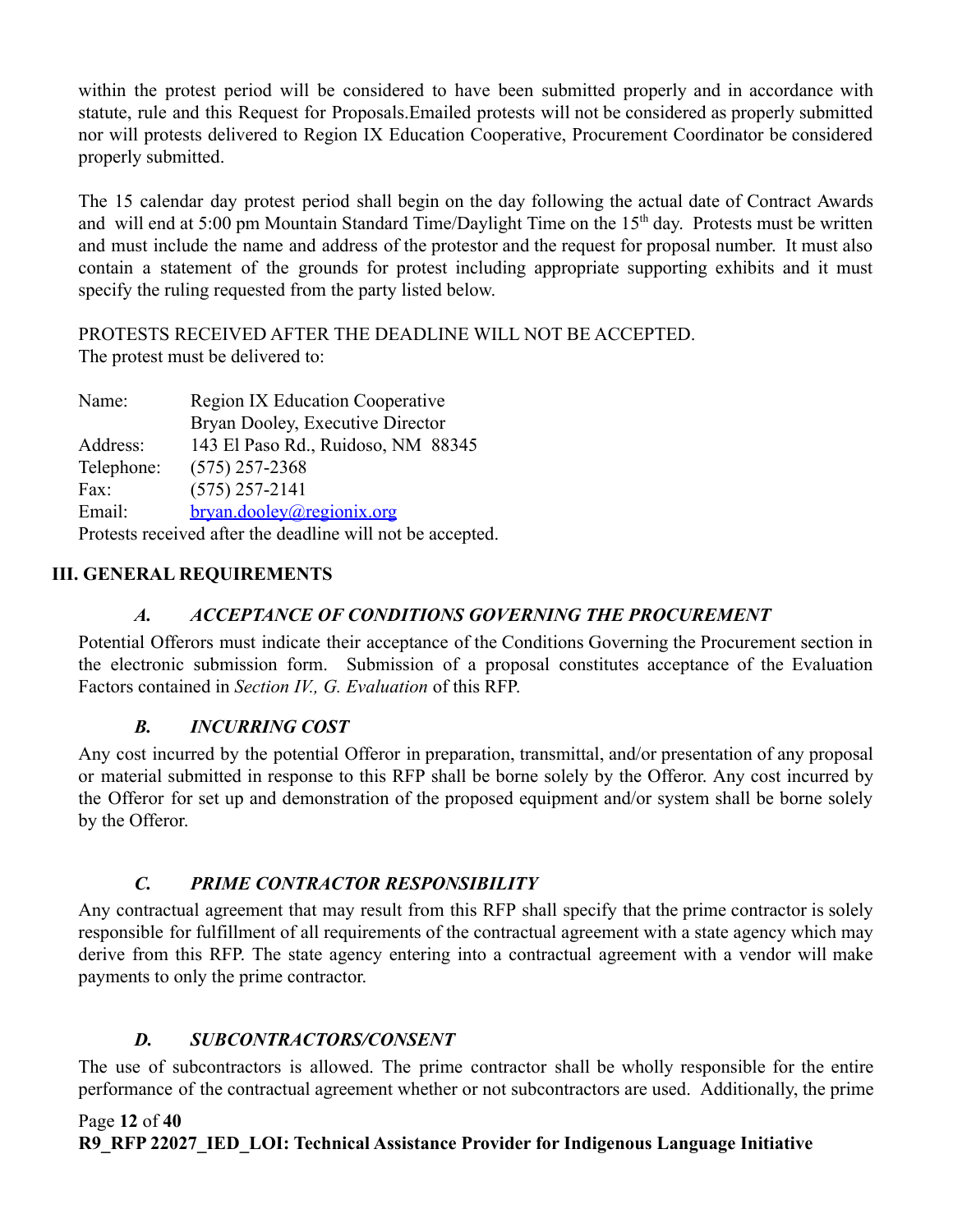contractor must receive approval, in writing, from the Agency awarding any resultant contract, before any subcontractor is used during the term of this agreement.

# *E. AMENDED PROPOSALS*

<span id="page-12-0"></span>An Offeror may submit an amended proposal before the deadline for receipt of proposals. Such amended proposals must be complete replacements for a previously submitted proposal and must be clearly identified as such in the transmittal letter. Region IX Education Cooperative personnel will not merge, collate, or assemble proposal materials.

# <span id="page-12-1"></span>*F. OFFEROR'S RIGHTS TO WITHDRAW PROPOSAL*

- 1) Offerors will be allowed to withdraw their proposals at any time prior to the deadline for receipt of proposals. The Offeror must submit a written withdrawal request electronically and signed by the Offeror's duly authorized representative.
- 2) The approval or denial of withdrawal requests received after the deadline for receipt of the proposals is governed by the applicable procurement regulations.

# *G. PROPOSAL OFFER FIRM*

<span id="page-12-2"></span>Responses to this RFP, including proposal prices for services, will be considered firm for one hundred twenty (120) days after the due date for receipt of proposals or ninety (90) days after the due date for the receipt of a best and final offer, if the Offeror is invited or required to submit one.

# <span id="page-12-3"></span>*H. DISCLOSURE OF PROPOSAL CONTENTS*

The contents of all submitted proposals will be kept confidential until the final award has been completed by the Agency. At that time, all proposals and documents pertaining to the proposals will be available for public inspection, *except* for proprietary or confidential material as follows:

# a. *Proprietary and Confidential information is restricted to*:

- 1. confidential financial information concerning the Offeror's organization; and
- 2. information that qualifies as a trade secret in accordance with the Uniform Trade Secrets Act, §§57-3A-1 through 57-3A-7, NMSA 1978.

b. If the offeror choses to redact Proprietary and Confidential information, an additional but separate redacted version of Offeror's proposal, as outlined and defined in this RFP shall be submitted, on or before the Proposal Submission date as indicated in the Sequence of Events. A redacted proposal, in accordance with state law, containing the blacked-out proprietary or confidential information, shall be used in order to facilitate eventual public inspection (IPRA) of the non-confidential version of Offeror's proposal.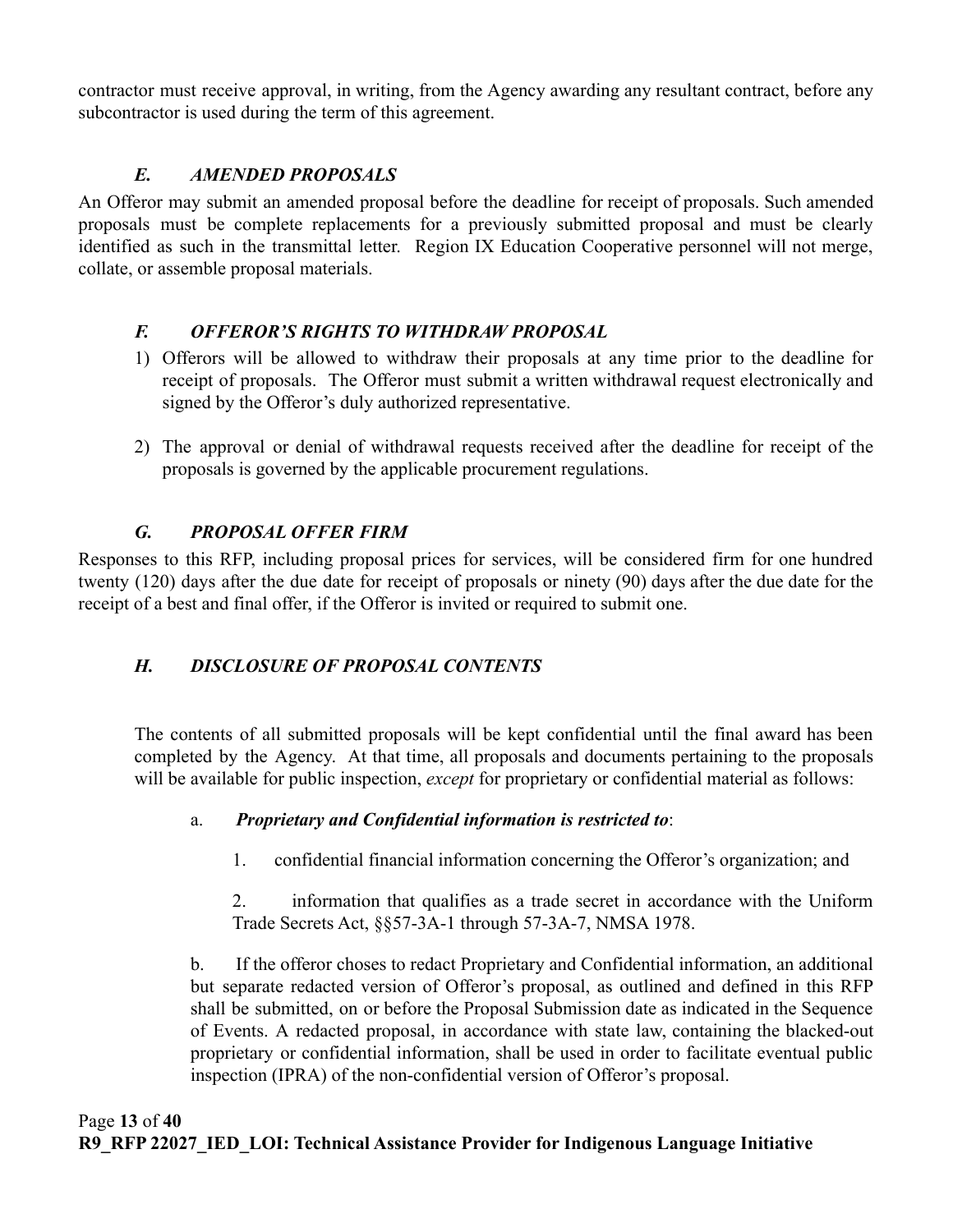**IMPORTANT**: The price of products offered or the cost of services proposed **SHALL NOT** be designated as proprietary or confidential information.

If a request is received for disclosure of proprietary or confidential materials, the Agency shall examine the request and make a written determination that specifies which portions of the proposal should be disclosed. The proposal shall be open to public inspection subject to any continuing prohibition on the disclosure of proprietary or confidential information.

# *I. NO OBLIGATION*

<span id="page-13-0"></span>This RFP in no manner obligates Region IX Education Cooperative to the use of any Offeror's services until a valid written contract is awarded and approved by appropriate authorities.

# *J. TERMINATION OF RFP*

<span id="page-13-1"></span>This RFP may be canceled at any time and any and all proposals may be rejected in whole or in part when the agency determines such action to be in the best interest of Region IX Education Cooperative.

# *K. SUFFICIENT APPROPRIATION*

<span id="page-13-2"></span>Any contract awarded as a result of this RFP process may be terminated if sufficient appropriations or authorizations do not exist. Such terminations will be effected by sending written notice to the contractor. The Agency's decision as to whether sufficient appropriations and authorizations are available will be accepted by the contractor as final.

## *L. LEGAL REVIEW*

<span id="page-13-3"></span>Region IX Education Cooperative requires that all Offerors agree to be bound by the General Requirements contained in this RFP. Any Offeror's concerns must be promptly submitted in writing to the attention of the Procurement Manager.

## *M. GOVERNING LAW*

<span id="page-13-4"></span>This RFP and any agreement with an Offeror which may result from this procurement shall be governed by the laws of the State of New Mexico.

## *N. BASIS FOR PROPOSAL*

<span id="page-13-5"></span>Only information supplied, in writing, by the Agency through the Procurement Manager or in this RFP should be used as the basis for the preparation of Offeror proposals.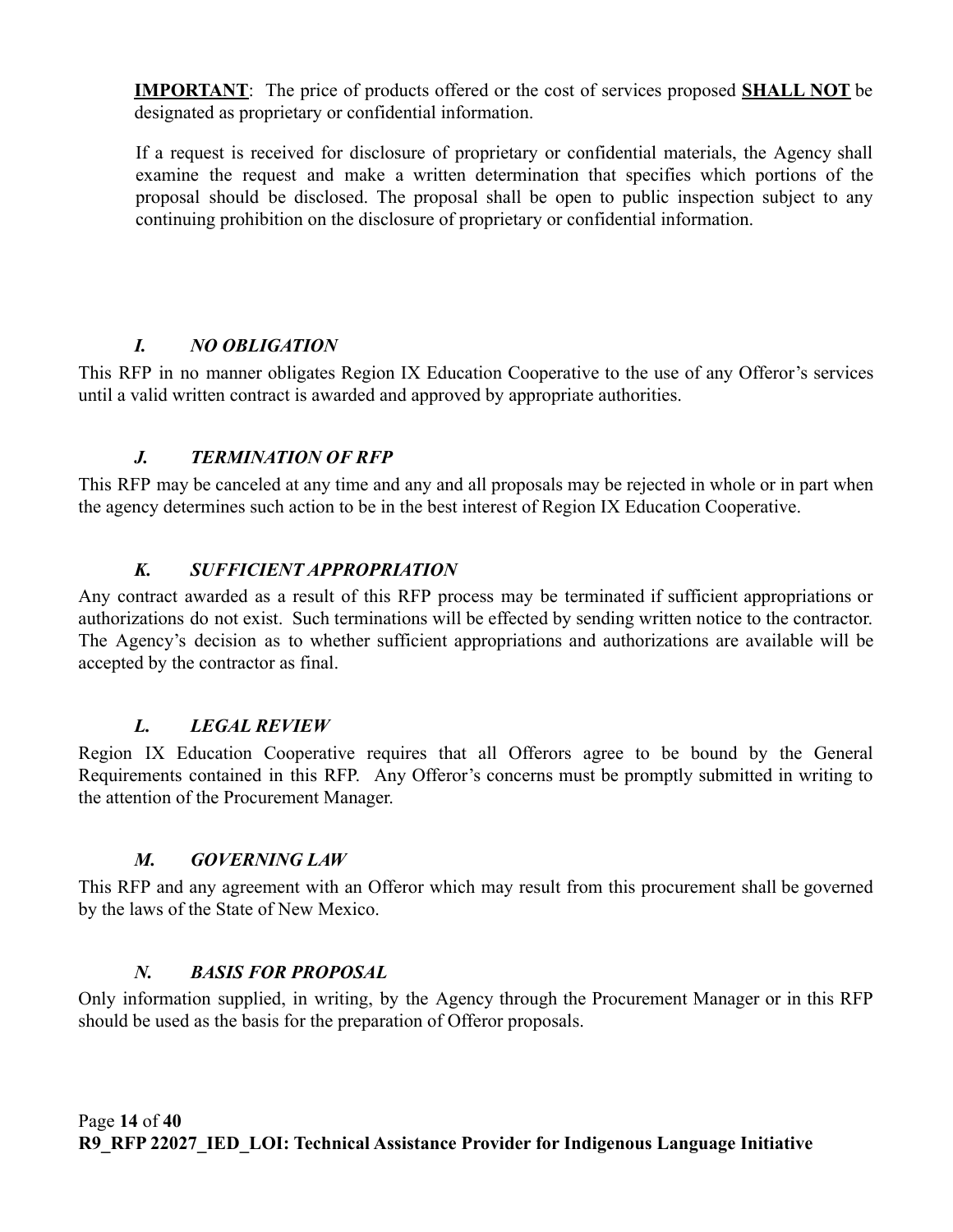# <span id="page-14-0"></span>*O. CONTRACT TERMS AND CONDITIONS*

1. The contract may follow the format specified and contain the terms and conditions set forth in the Sample Contract Appendix E. However, the Agency reserves the right to negotiate provisions in addition to those contained in this RFP (Sample Contract) with any Offeror. The contents of this RFP, as revised and/or supplemented, and the successful Offeror's proposal will be incorporated into and become part of any resultant contract.

2. Exceptions from the contract terms and conditions as set forth in the RFP Sample Contract are discouraged. Such exceptions may cause a proposal to be rejected as non responsive when, in the sole judgment of the Agency (and its evaluation team), the proposal appears to be conditioned on the exception, or correction of what is deemed to be a deficiency, or an unacceptable exception is proposed which would require a substantial proposal rewrite to correct.

3. Should an Offeror object to any of the terms and conditions as set forth in the RFP Sample Contract (APPENDIX E) strongly enough to propose alternate terms and conditions in spite of the above, the Offeror must propose specific alternative language. The Agency may or may not accept the alternative language. General references to the Offeror's terms and conditions or attempts at complete substitutions of the Sample Contract are not acceptable to the Agency and will result in disqualification of the Offeror's proposal.

4. Offerors must provide a brief discussion of the purpose and impact, if any, of each proposed change followed by the specific proposed alternate wording.

5. If an Offeror fails to propose any alternate terms and conditions during the procurement process (the RFP process prior to selection as successful Offeror), proposed alternate terms and conditions may not be considered later during the negotiation process. Failure to propose alternate terms and conditions during the procurement process (the RFP process prior to selection as successful Offeror) is considered an explicit agreement by the Offeror that the contractual terms and conditions contained herein are accepted by the Offeror.

6. The initial contract resulting from this RFP will be for a period of one years. The contract may be extended beyond the original contract period by one-year or multi-year renewal options for a maximum of three additional years, at the Agency's sole discretion and by mutual agreement. The contract term will not exceed a total of four (4) years.

# *P. CONTRACT DEVIATIONS*

<span id="page-14-1"></span>Any additional terms and conditions, which may be the subject of negotiation (such terms and conditions having been proposed during the procurement process, that is, the RFP process prior to selection as successful Offeror), will be discussed only between and the Offeror selected and shall not be deemed an opportunity to amend the Offeror's proposal.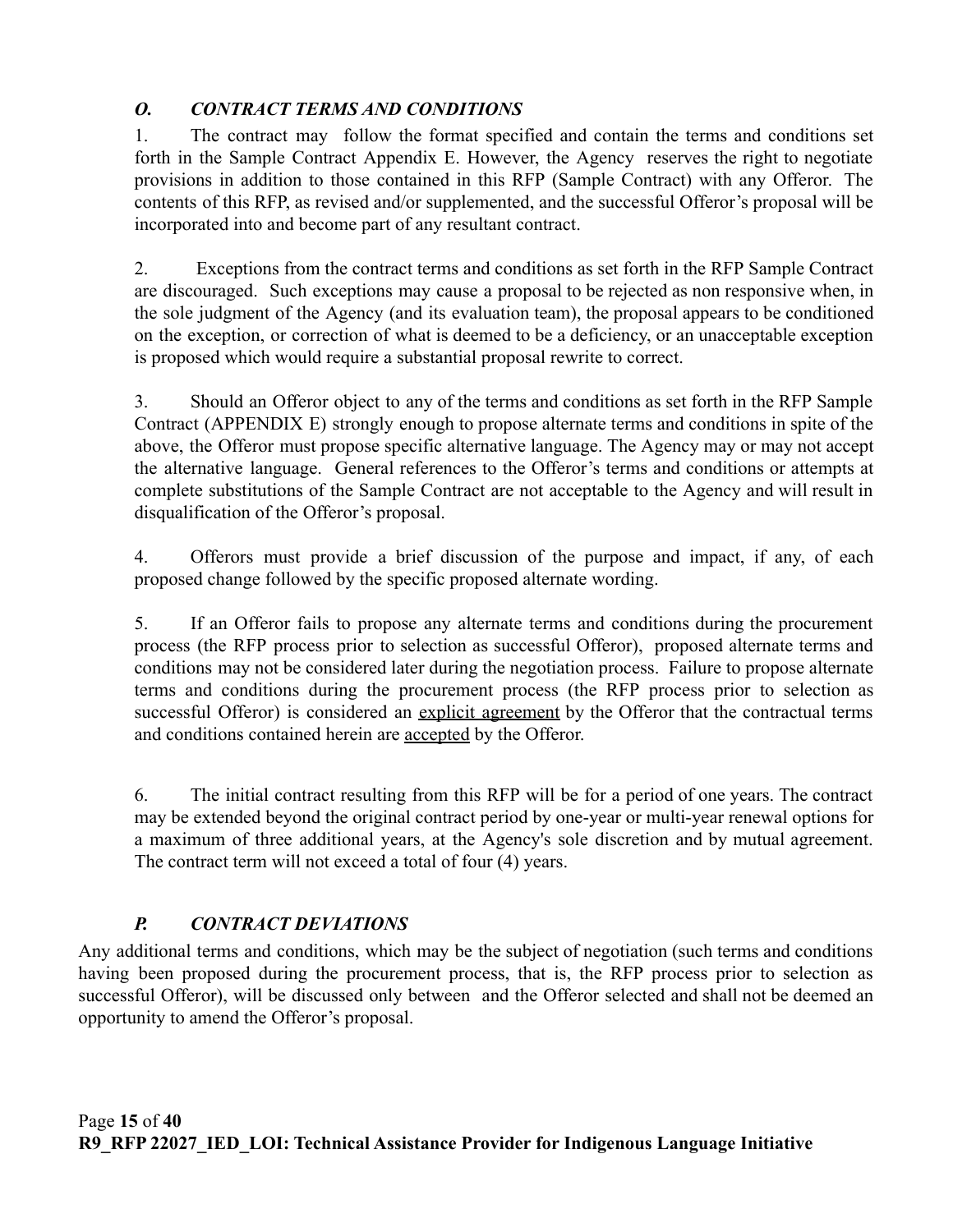# *Q. OFFEROR QUALIFICATIONS*

<span id="page-15-0"></span>The Evaluation Committee may make such investigations as necessary to determine the ability of the potential Offeror to adhere to the requirements specified within this RFP. The Evaluation Committee will reject the proposal of any potential Offeror who is not a Responsible Offeror or fails to submit a responsive offer as defined in NMSA 1978, § 13-1-83 and 13-1-85.

## *R. RIGHT TO WAIVE MINOR IRREGULARITIES*

<span id="page-15-1"></span>The Evaluation Committee reserves the right to waive minor irregularities. The Evaluation Committee also reserves the right to waive mandatory requirements provided that all of the otherwise responsive proposals failed to meet the same mandatory requirements and the failure to do so does not otherwise materially affect the procurement. This right is at the sole discretion of the Evaluation Committee.

## *S. CHANGE IN CONTRACTOR REPRESENTATIVES*

<span id="page-15-2"></span>The Agency reserves the right to require a change in contractor representatives if the assigned representative(s) is (are) not, in the opinion of the Agency, adequately meeting the needs of the Agency.

# *T. NOTICE OF PENALTIES*

<span id="page-15-3"></span>The Procurement Code, NMSA 1978, § 13-1-28 through 13-1-199, imposes civil, misdemeanor and felony criminal penalties for its violation. In addition, the New Mexico criminal statutes impose felony penalties for bribes, gratuities and kickbacks.

# *U. AGENCY RIGHTS*

<span id="page-15-4"></span>The Agency in agreement with the Evaluation Committee reserves the right to accept all or a portion of a potential Offeror's proposal.

# *V. RIGHT TO PUBLISH*

<span id="page-15-5"></span>Throughout the duration of this procurement process and contract term, Offerors and contractors must secure from Region IX Education Cooperative and or written approval prior to the release of any information that pertains to the potential work or activities covered by this procurement and/or agency contracts deriving from this procurement. Failure to adhere to this requirement may result in disqualification of the Offeror's proposal or removal from the contract.

# *W. OWNERSHIP OF PROPOSALS*

<span id="page-15-6"></span>All documents submitted in response to the RFP shall become property of the Region IX Education Cooperative.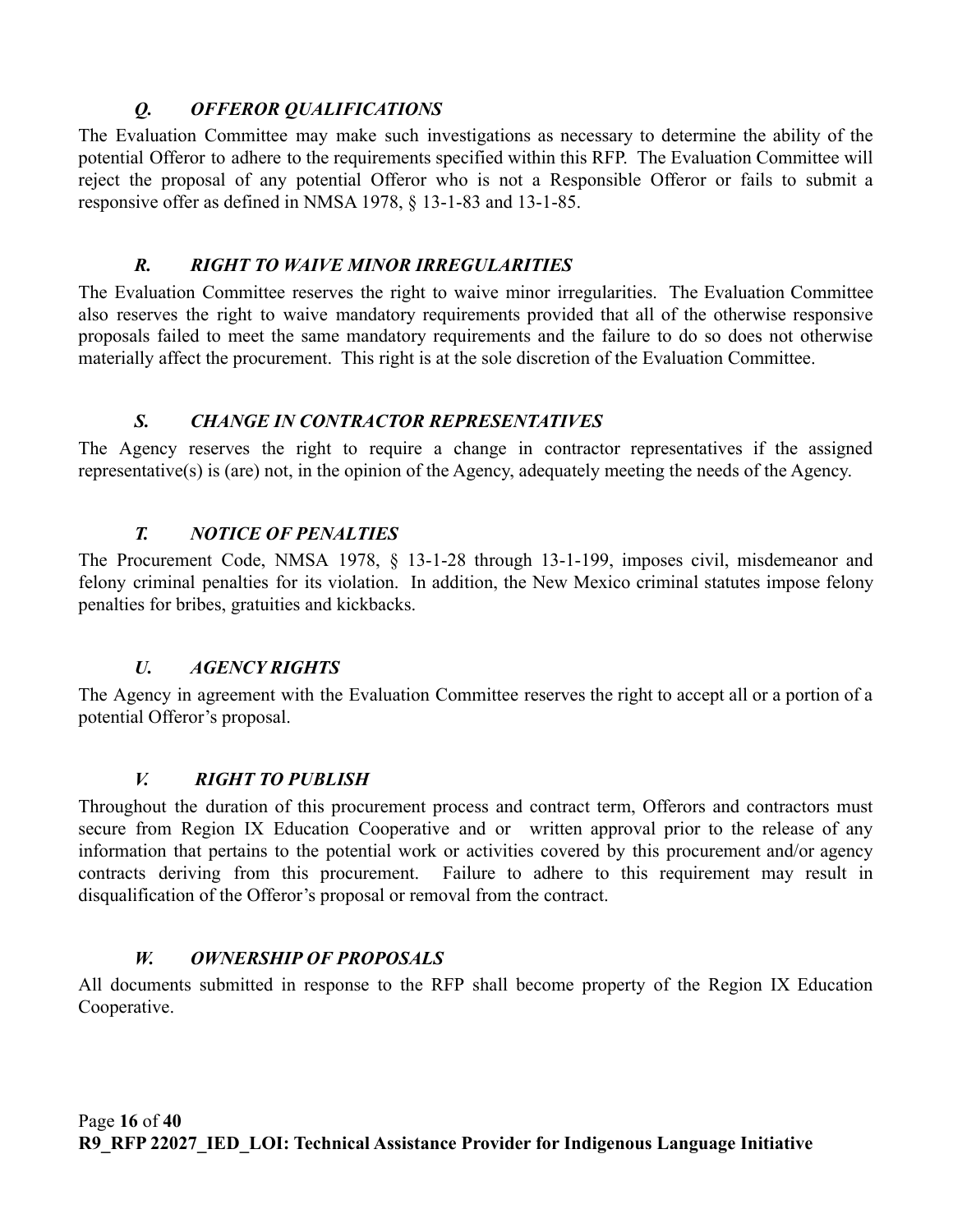# *X. CONFIDENTIALITY*

<span id="page-16-0"></span>Any confidential information provided to, or developed by, the contractor in the performance of the contract resulting from this RFP shall be kept confidential and shall not be made available to any individual or organization by the contractor without the prior written approval of Region IX Education Cooperative.

The Contractor(s) agrees to protect the confidentiality of all confidential information and not to publish or disclose such information to any third party without procuring the Agency's written permission.

# *Y. ELECTRONIC MAIL ADDRESS REQUIRED*

<span id="page-16-1"></span>A large part of the communication regarding this procurement will be conducted by electronic mail (e-mail). Offeror must have a valid e-mail address to receive this correspondence.

# *Z. USE OF ELECTRONIC VERSIONS OF THIS RFP*

<span id="page-16-2"></span>This RFP is being made available by electronic means. In the event of conflict between a version of the RFP in the Offeror's possession and the version maintained by the agency, the Offeror acknowledges that the version maintained by the agency shall govern.

# <span id="page-16-3"></span>*AA. NEW MEXICO EMPLOYEES HEALTH COVERAGE - Appendix A*

1. If the Offeror has, or grows to, six (6) or more employees who work, or who are expected to work, an average of at least 20 hours per week over a six (6) month period during the term of the contract, Offeror must agree to have in place, and agree to maintain for the term of the contract, health insurance for those employees if the expected annual value in the aggregate of any and all contracts between Contractor and the State exceed \$250,000 dollars.

2. Offeror must agree to maintain a record of the number of employees who have (a) accepted health insurance; (b) decline health insurance due to other health insurance coverage already in place; or (c) decline health insurance for other reasons. These records are subject to review and audit by a representative of the state.

3. Offeror must agree to advise all employees of the availability of State publicly financed health care coverage programs by providing each employee with, as a minimum, the following web site link to additional information [https://bewellnm.com](https://bewellnm.com/).

4. For Indefinite Quantity, Indefinite Delivery contracts (price agreements without specific limitations on quantity and providing for an indeterminate number of orders to be placed against it); these requirements shall apply the first day of the second month after the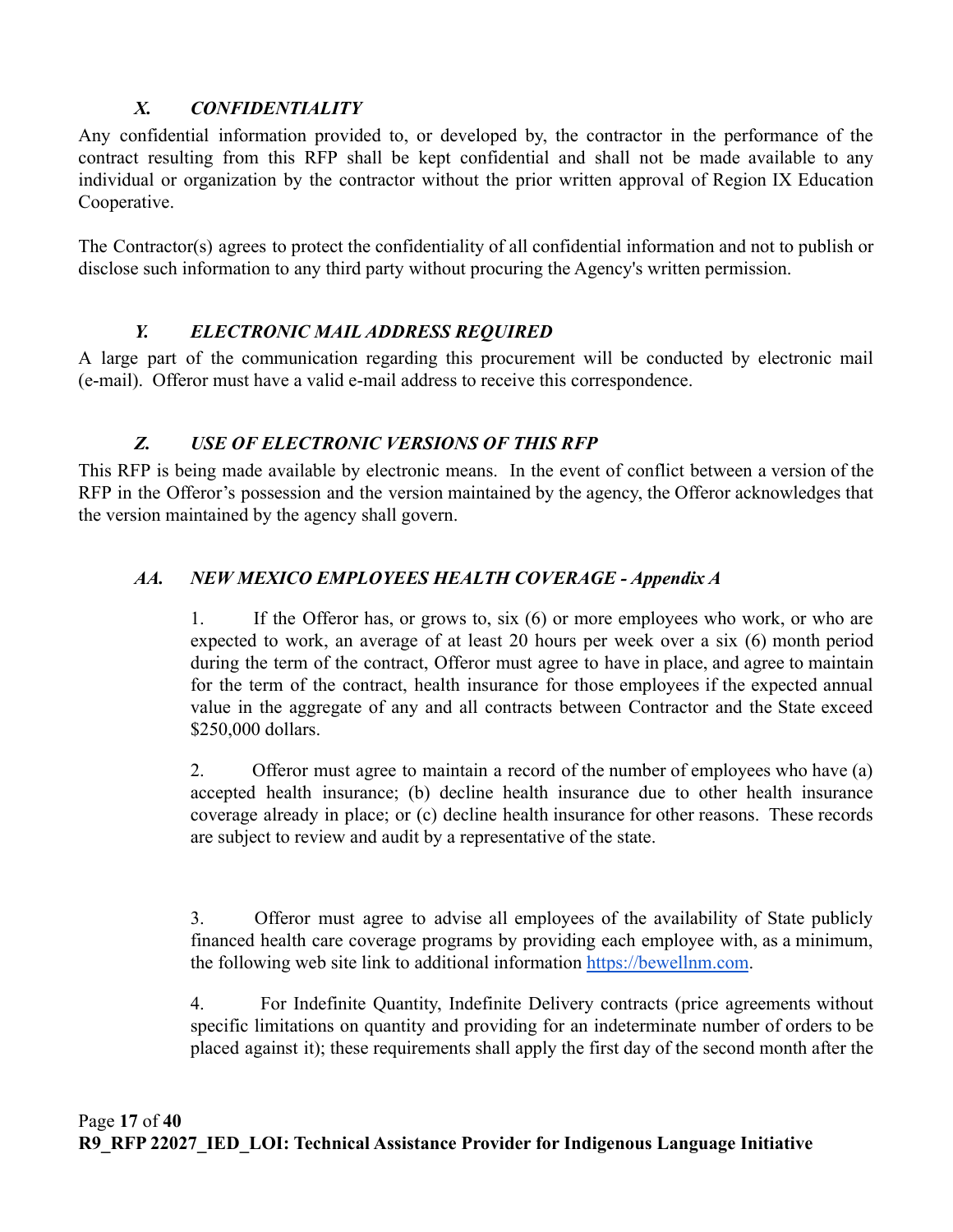Offeror reports combined sales (from state and, if applicable, from local public bodies if from a state price agreement) of \$250,000.

# *BB. CAMPAIGN CONTRIBUTION DISCLOSURE FORM- Appendix B*

<span id="page-17-0"></span>Offeror must complete, sign, and return the Campaign Contribution Disclosure Form, Appendix B, as a part of their proposal. This requirement applies regardless whether a covered contribution was made or not made for the positions of Governor and Lieutenant Governor or other identified official. Failure to complete and return the signed unaltered form will result in disqualification.

# *CC. CONFLICT OF INTEREST - Appendix C*

<span id="page-17-1"></span>Offers must complete, sign and return the Conflict of Interest Form, Appendix C as a part of their proposal. Failure to complete and return the signed unaltered form will result in disqualification.

# *DD. DEBARMENT/SUSPENSION CERTIFICATION FORM - Appendix D*

<span id="page-17-2"></span>Any prospective Contractor and any of its Principals who enter into a contract greater than sixty thousand dollars (\$60,000.00) with any state agency or local public body for professional services, tangible personal property, services or construction agrees to disclose whether the Contractor, or any principal of the Contractor's company:

- 1. is presently debarred, suspended, proposed for debarment, or declared ineligible for award of contract by any federal entity, state agency or local public body;
- 2. has within a three-year period preceding this offer, been convicted in a criminal matter or had a civil judgment rendered against them for: the commission of fraud or a criminal offense in connection with obtaining, attempting to obtain, or performing a public (federal, state or local) contract or subcontract; violation of Federal or state antitrust statutes related to the submission of offers; or the commission in any federal or state jurisdiction of embezzlement, theft, forgery, bribery, falsification or destruction of records, making false statements, tax evasion, violation of Federal criminal tax law, or receiving stolen property;
- 3. is presently indicted for, or otherwise criminally or civilly charged by any (federal state or local) government entity with the commission of any of the offenses enumerated in paragraph A of this disclosure;
- 4. has, preceding this offer, been notified of any delinquent Federal or state taxes in an amount that exceeds \$3,000.00 of which the liability remains unsatisfied. Taxes are considered delinquent if the following criteria apply.
	- a. The tax liability is finally determined.
		- i. The liability is finally determined if it has been assessed. A liability is not finally determined if there is a pending administrative or judicial challenge.
		- ii. In the case of a judicial challenge of the liability, the liability is not finally determined until all judicial appeal rights have been exhausted.
	- b. The taxpayer is delinquent in making payment. A taxpayer is delinquent if the taxpayer has failed to pay the tax liability when full payment was due and required. A taxpayer is not delinquent in cases where enforced collection action is precluded.
- 5. Have within a three year period preceding this offer, had one or more contracts terminated for default by any federal or state agency or local public body.) Principal, for the purpose of this disclosure, means an officer, director, owner, partner, or a person having primary management or

#### Page **18** of **40 R9\_RFP 22027\_IED\_LOI: Technical Assistance Provider for Indigenous Language Initiative**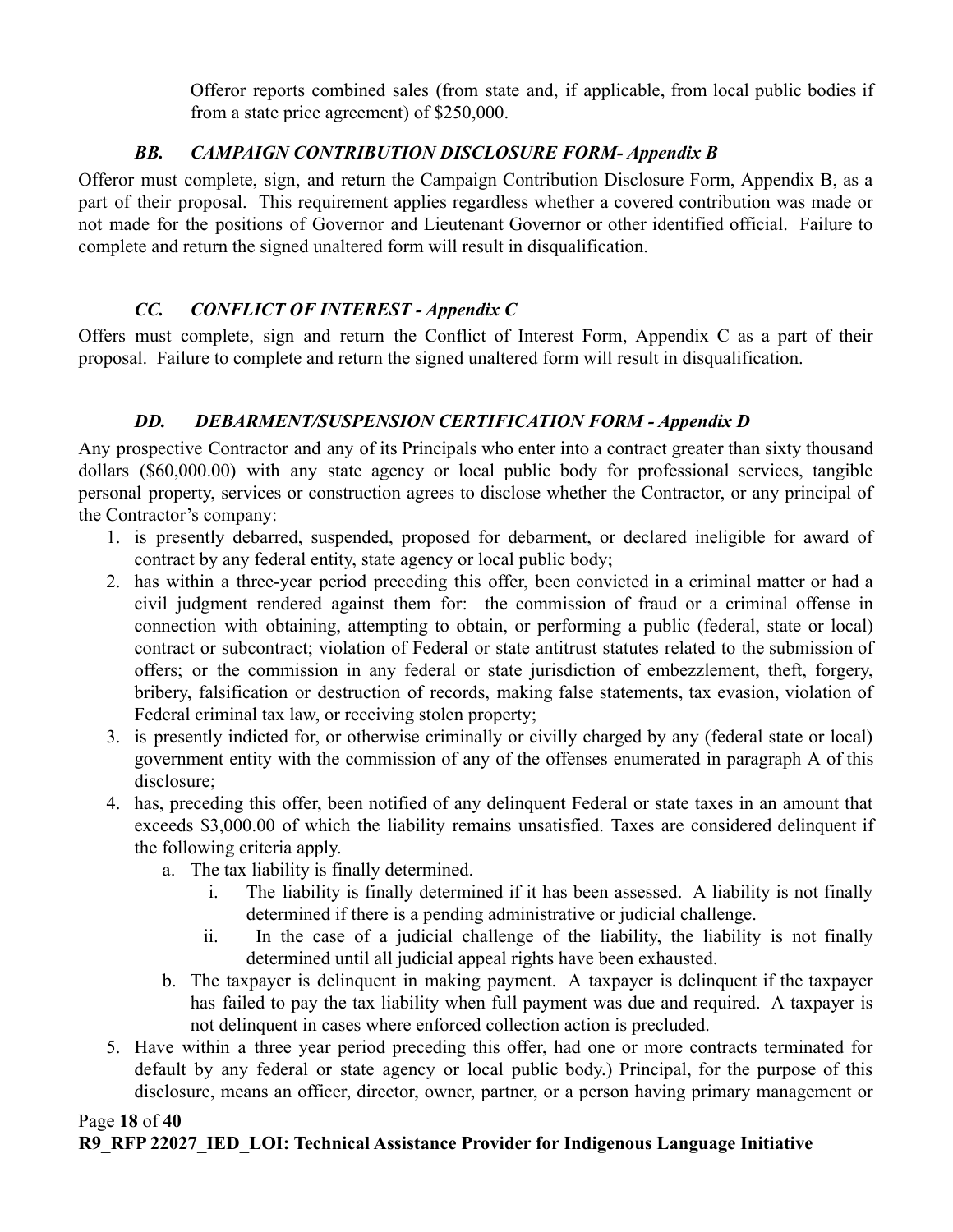supervisory responsibilities within a business entity or related entities. The Contractor shall provide immediate written notice to the State Purchasing Agent or other party to this Agreement if, at any time during the term of this Agreement, the Contractor learns that the Contractor's disclosure was at any time erroneous or became erroneous by reason of changed circumstances. A disclosure that any of the items in this requirement exist will not necessarily result in termination of this Agreement. However, the disclosure will be considered in the determination of the Contractor's responsibility and ability to perform under this Agreement. Failure of the Contractor to furnish a disclosure or provide additional information as requested will render the Offeror nonresponsive.

6. Nothing contained in the foregoing shall be construed to require establishment of a system of records in order to render, in good faith, the disclosure required by this document. The knowledge and information of a Contractor is not required to exceed that which is the normally possessed by a prudent person in the ordinary course of business dealings. The disclosure requirement provided is a material representation of fact upon which reliance was placed when making an award and is a continuing material representation of the facts during the term of this Agreement. If during the performance of the contract, the Contractor is indicted for or otherwise criminally or civilly charged by any government entity (federal, state or local) with commission of any offenses named in this document the Contractor must provide immediate written notice to the State Purchasing Agent or other party to this Agreement. If it is later determined that the Contractor knowingly rendered an erroneous disclosure, in addition to other remedies available to the Government, the State Purchasing Agent or Central Purchasing Officer may terminate the involved contract for cause. Still further the State Purchasing Agent or Central Purchasing Officer may suspend or debar the Contractor from eligibility for future solicitations until such time as the matter is resolved to the satisfaction of the State Purchasing Agent or Central Purchasing Officer.

### *EE. New Mexico Preferences*

To ensure adequate consideration and application of §13-1-21, NMSA 1978 (as amended), Offerors **must** include a copy of their preference certificate with their proposal. Certificates for preferences must be obtained through the New Mexico Department of Taxation & Revenu[e](http://www.tax.newmexico.gov/Businesses/in-state-veteran-preference-certification.aspx) [http://www.tax.newmexico.gov/Businesses/in-state-veteran-preference-certification.aspx.](http://www.tax.newmexico.gov/Businesses/in-state-veteran-preference-certification.aspx)

### A. **New Mexico Business Preference**

A copy of the certification must accompany Offeror's proposal**.**

### B. **New Mexico Resident Veterans Business Preference**

A copy of the certification must accompany Offeror's proposal.

**An agency shall not award a business both a resident business preference and a resident veteran business preference.**

**The New Mexico Preferences shall not apply if/because the expenditures for this RFP includes federal funds.**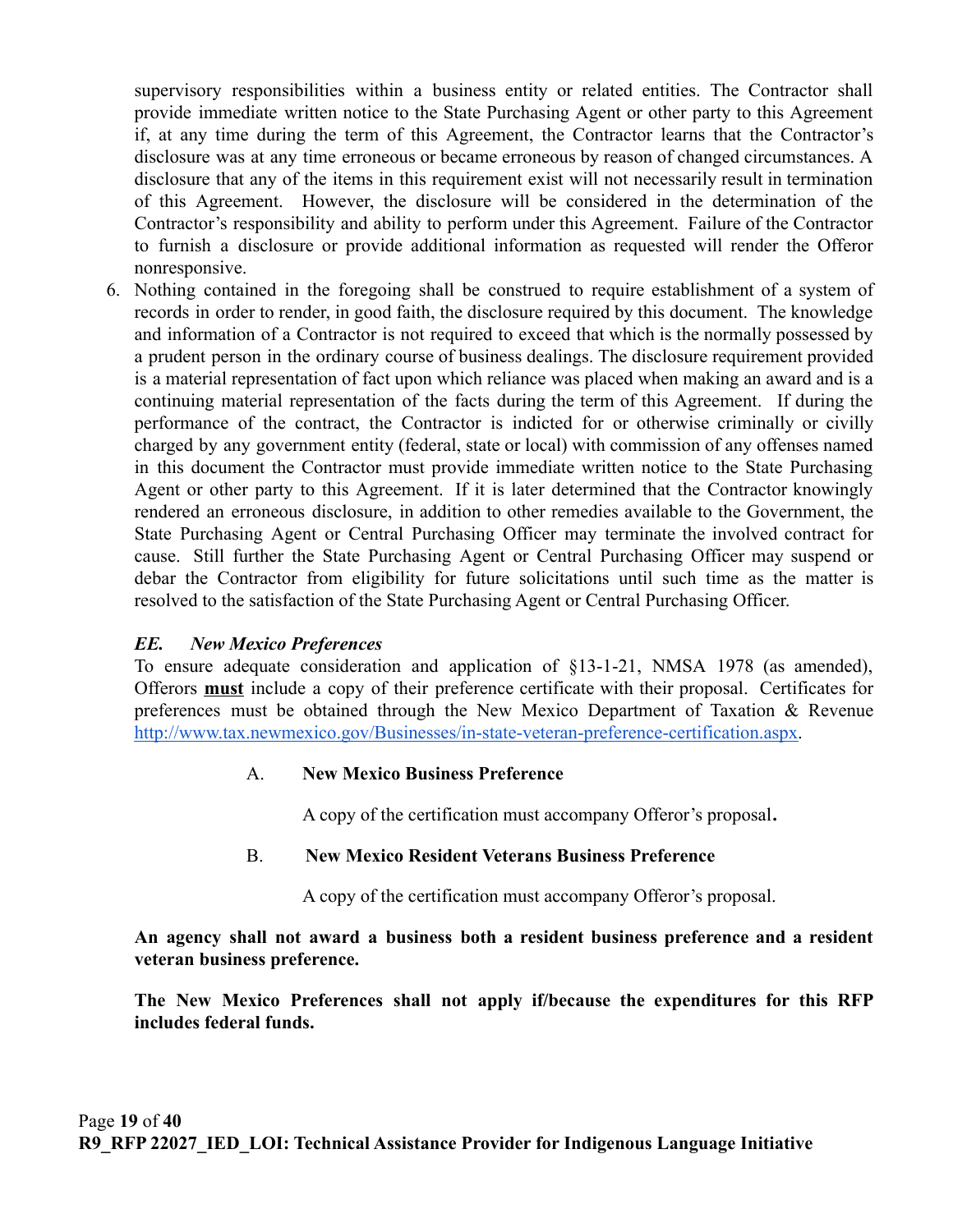### <span id="page-19-0"></span>**IV. RESPONSE FORMAT AND ORGANIZATION**

<span id="page-19-1"></span>Any proposal that does not adhere to the requirements of this Section may be deemed non-responsive and rejected on that basis.

### *A. NUMBER OF RESPONSES*

<span id="page-19-2"></span>Offerors shall submit only one (1) proposal.

### *B. METHOD OF SUBMISSION*

All proposals must be submitted electronically.

#### LINK TO ACCESS THE PROPOSAL SUBMISSION SYSTEM ---> <https://www.formpl.us/form/4650210730704896>

<span id="page-19-3"></span>The Offeror need only submit a single electronic copy of the proposal, outlined below.

### *C. SUBMISSION FORMAT*

All information for the technical proposal must be combined into a single pdf file/document for uploading. File naming convention <COMPANY NAME\_RFP22027>

## *D. TECHNICAL ISSUES*

<span id="page-19-5"></span><span id="page-19-4"></span>For technical support issues contact Arissa Klumker (575) 519-2001

## *E. PROPOSAL FORMAT*

All proposals must be submitted as follows:

- Typeface must be easily readable such as Ariel, Courier, or Times Roman and type size must be 12-point.
- The proposal may be no longer than 70 single-spaced pages. Supplemental information may be appended to the proposal.
- All pages shall be numbered.

## *F. RESPONSE ORGANIZATION*

<span id="page-19-6"></span>The proposal must be organized in the following format and must contain, at a minimum, all listed items in the sequence indicated. Offerors should respond in the form of a thorough narrative to each specification in correlation unless otherwise instructed. The narratives, including required supporting materials will be evaluated and awarded points accordingly.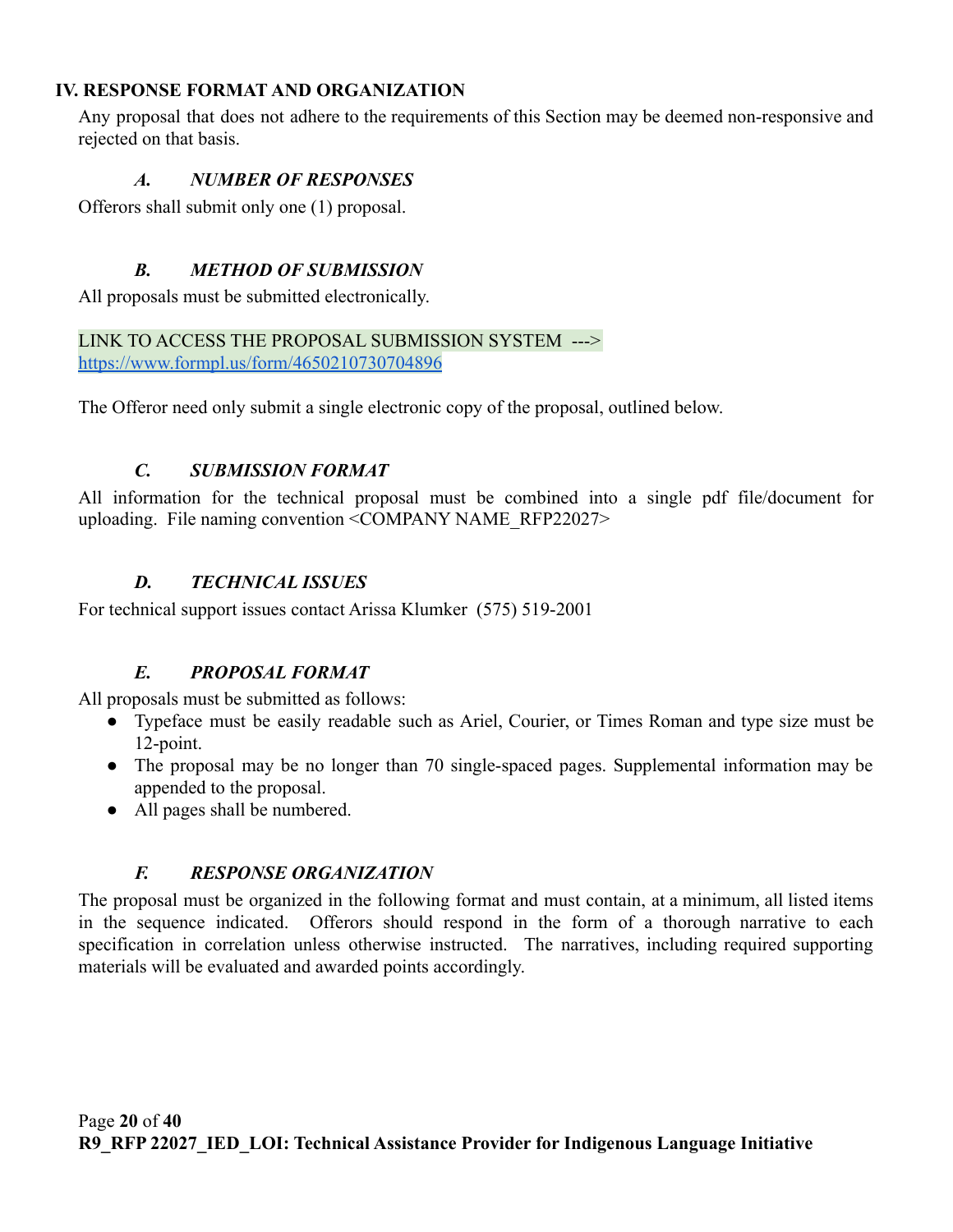#### **1. Technical Proposal**

a. **Background and Qualifications** (100 points) - In narrative form the offeror shall describe background and qualifications as it relates to the Scope of Work (Section - *I. Introduction, B. Scope of Work*).

Offeror must have experience and expertise in Indigenous Language Revitalization and a successful track record. Offeror may submit a list of team members with biographies, , resumes, any work samples from similar projects etc. and any current certifications that are related to the field of practice

b. **Implementation Plan -** (200 points) - Offerors shall submit an implementation plan meeting the Scope of Work (Section - *I. Introduction, B. Scope of Work*). The offeror must describe how they will complete the tasks, meet the deliverables and provide a timeline (if applicable) in their proposal.

### c. **References** (50 points)

Offeror shall submit references from (3) organizations; such as schools and partners from the past 5 years.

*Individuals identified in letters of reference may be contacted by Region IX for additional information. If individuals are not available for further contact, alternative references must be listed.*

d. **Cost Proposal** (100 points)

Offerors should describe and justify the project budget and clearly tie the scope of work to the determination of the amounts shown in the project budget. Cost proposal should include all fees, including gross receipt tax. Salaries and benefits incorporated in the cost proposal should include the percentage of a full time employee (FTE) allocated to the project (if applicable). Reasonableness and allowability will be evaluated and lowest cost will not be a factor.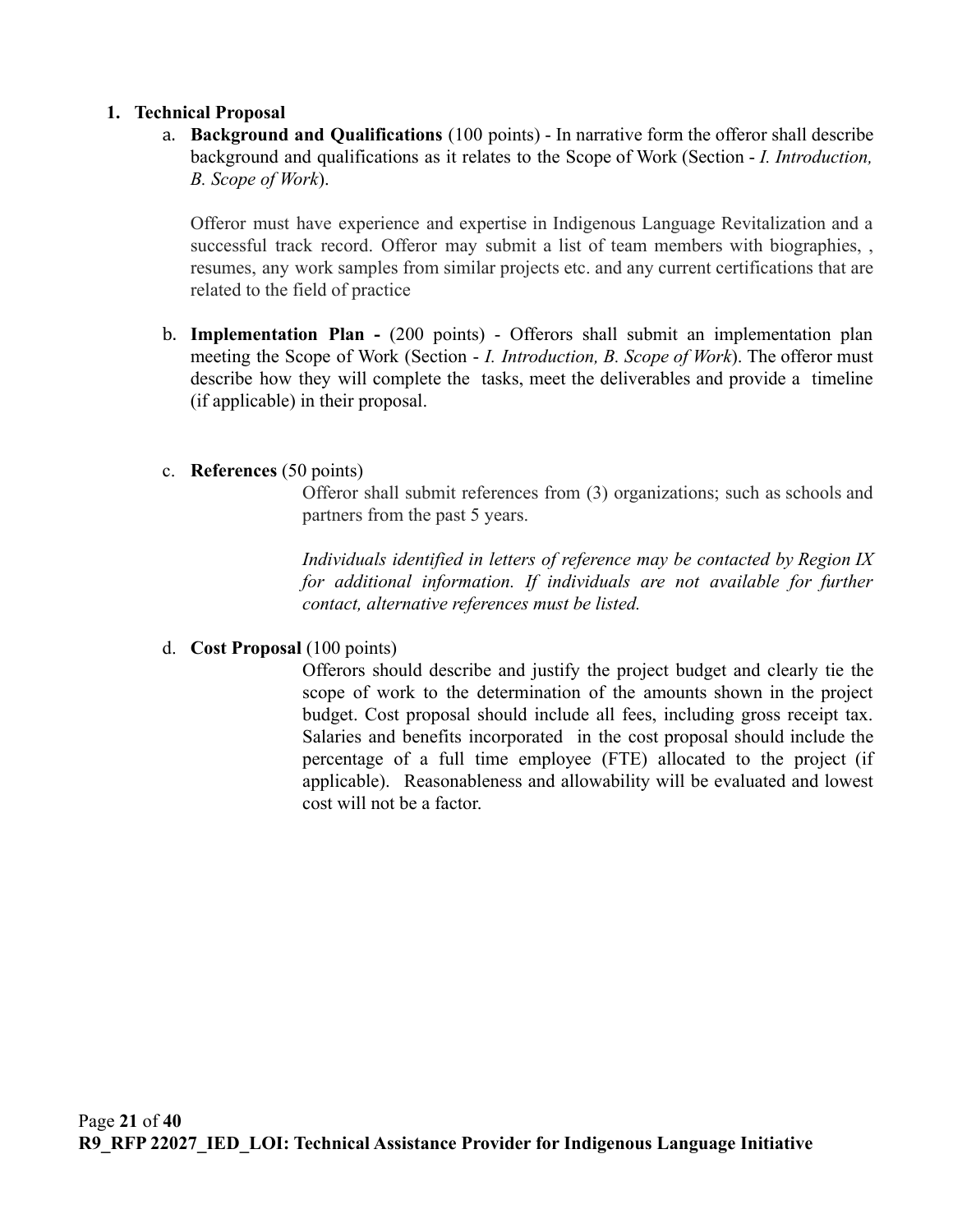### **2. Mandatory Requirements**

Proposals that do not meet the mandatory requirements may be deemed non-responsive and rejected**.**

- a. Appendix A New Mexico Employees Health Coverage Form (Pass/Fail)
- b. Appendix B Signed Campaign Contribution Form (Pass/Fail)
- c. Appendix C Conflict of Interest Form(Pass/Fail)
- d. Appendix D Debarment/Suspension Certification Form (Pass/Fail)
- e. Appendix E Response to Contract Terms and Conditions (Pass/Fail)

### **3. Supplemental Information**

- a. Offeror's Additional Terms and Conditions (Optional)
- b. Other supporting documentation to support the Technical Proposal.
- c. New Mexico Preferences

This procurement could result in contractual agreements between two parties; the procurement may be used by other parties (agency).

## **G. EVALUATION**

### <span id="page-21-0"></span>**A. Evaluation Point Summary and Factors**

- 1. All Offeror proposals will be reviewed for compliance with the requirements and specifications stated within the RFP. Proposals deemed non-responsive will be eliminated from further consideration.
- 2. The Procurement Manager may contact the Offeror for clarification of the response.
- 3. The Evaluation Committee may use other sources to perform the evaluation.
- 4. Responsive proposals will be evaluated on the factors in Section IV, which have been assigned a point value. The responsible Offerors with the highest scores may be selected as finalist Offerors, based upon the proposals submitted. Awards shall be made to the most responsible Offeror(s) whose proposals are most advantageous to the State taking into consideration the evaluation factors. The most responsible Offeror(s) is not determined by the highest score. Please note, however, that a serious deficiency in the response to any one factor may be grounds for rejection regardless of overall score.

| <b>Evaluation Factors</b>                                                 | <b>Available</b><br><b>Points</b> |
|---------------------------------------------------------------------------|-----------------------------------|
| The proposal is organized as described in Section IV. Response Format     | Pass/Fail                         |
| and Organization and contains all listed items in the sequence indicated. |                                   |
| Organization Background and Qualifications                                | 100                               |
| <b>Implementation Plan</b>                                                | 200                               |
| <b>References</b>                                                         | 50                                |
| <b>Cost Proposal</b>                                                      | 100                               |

### Page **22** of **40 R9\_RFP 22027\_IED\_LOI: Technical Assistance Provider for Indigenous Language Initiative**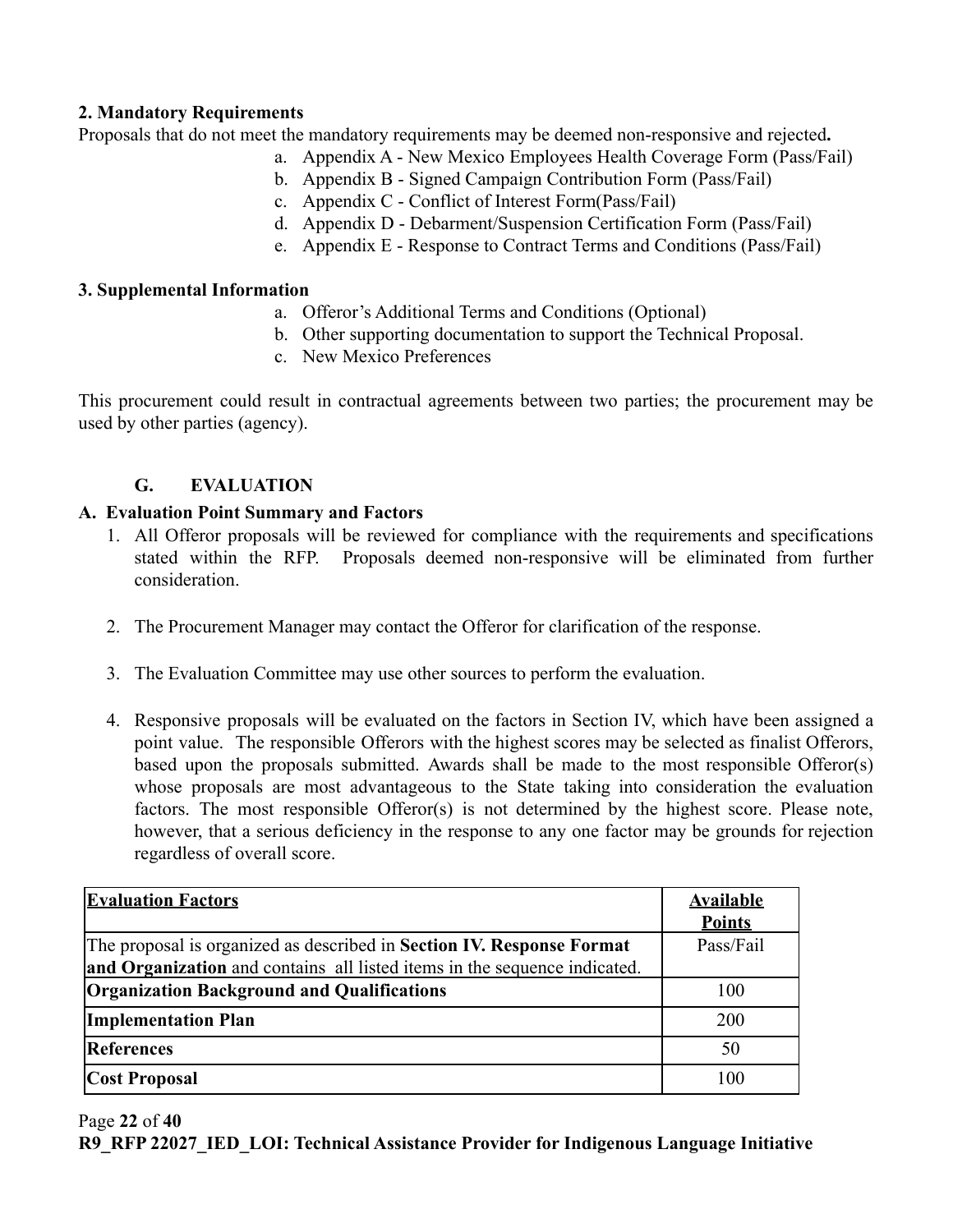| New Mexico Employees Health Coverage Form - Appendix A | Pass/Fail |
|--------------------------------------------------------|-----------|
| Signed Campaign Contribution Form - Appendix B         | Pass/Fail |
| Conflict of Interest Form - Appendix C                 | Pass/Fail |
| Debarment/Suspension Certification Form - Appendix D   | Pass/Fail |
| Response to Contract Terms and Conditions - Appendix E | Pass/Fail |
| Offeror's Additional Terms and Conditions              | Optional  |
| New Mexico Resident Business Preference                | Optional  |
| New Mexico Resident Veterans Business Preference       | Optional  |

## <span id="page-22-0"></span>**V. ADMINISTRATIVE REQUIREMENTS**

Awarded Offeror's will be required to provide the following documents before or within 30 of contract execution date:

- Proof of insurance as required in the SAMPLE CONTRACT Appendix E
- Contractor must be a registered business in the State of New Mexico with a CRS number ● Tax Identification: The Offeror mustpossess a tax identification number
- Offeror must provide background checks, as directed by Region IX, for all persons within the organization that will be providing on-site services within New Mexico schools.
- Federal W-9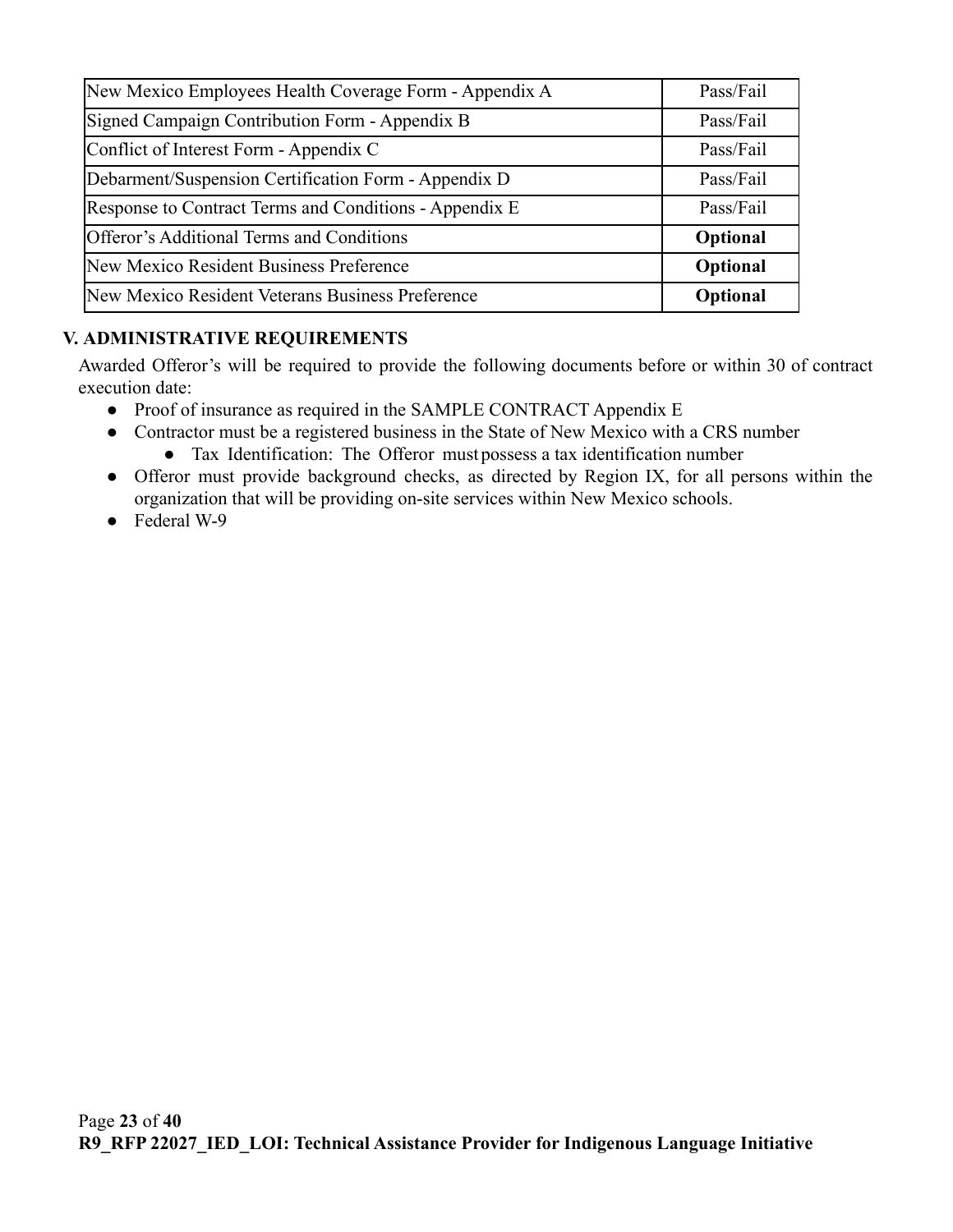## **APPENDIX A**

### <span id="page-23-0"></span>**NEW MEXICO EMPLOYEES HEALTH COVERAGE FORM R9 RFP 22027**

- 1. If Offeror has, or grows to, six (6) or more employees who work, or who are expected to work, an average of at least 20 hours per week over a six (6) month period during the term of the contract, Offeror certifies, by signing this agreement, to have in place and agree to maintain the term of the contract, health insurance for those employees and offer that health insurance to those employees, if the expected annual value in the aggregate of any and all contracts between Offeror and the Agency exceed \$250,000.00.
- 2. Offeror agrees to maintain a record of the number of employees who have (a) accepted health insurance; (b) declined health insurance due to other health insurance coverage already in place; or (c) declined health insurance for other reasons.
- 3. Offeror agrees to advise all employees of the availability of State publically financed health care coverage programs by providing each employee with, as a minimum, the following web site link to additional information: [https://www.bewellnm.com/.](https://www.bewellnm.com/)

Signature of Offeror: \_\_\_\_\_\_\_\_\_\_\_\_\_\_\_\_\_\_\_\_\_\_\_\_\_\_\_\_\_\_\_\_\_\_\_\_\_\_\_\_

Date:  $\frac{1}{2}$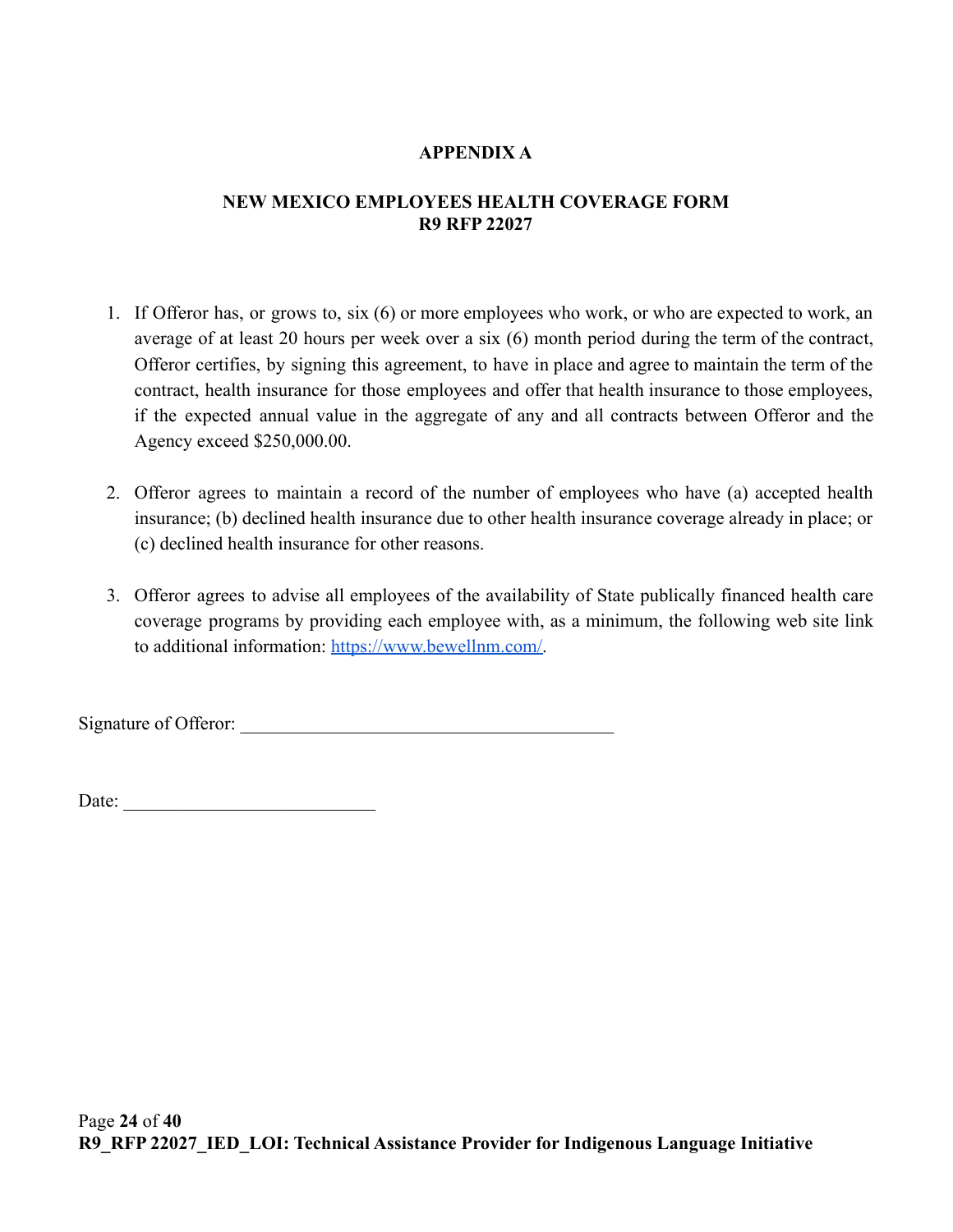#### **APPENDIX B**

### **CAMPAIGN CONTRIBUTION DISCLOSURE FORM R9 RFP 22027**

<span id="page-24-0"></span>Pursuant to NMSA 1978, § 13-1-191.1 (2006), any person seeking to enter into a contract with any state agency or local public body for professional services, a design and build project delivery system, or the design and installation of measures the primary purpose of which is to conserve natural resources must file this form with that state agency or local public body. This form must be filed even if the contract qualifies as a small purchase or a sole source contract. The prospective contractor must disclose whether they, a family member or a representative of the prospective contractor has made a campaign contribution to an applicable public official of the state or a local public body during the two years prior to the date on which the contractor submits a proposal or, in the case of a sole source or small purchase contract, the two years prior to the date the contractor signs the contract, if the aggregate total of contributions given by the prospective contractor, a family member or a representative of the prospective contractor to the public official exceeds two hundred and fifty dollars (\$250) over the two year period.

Furthermore, the state agency or local public body shall void an executed contract or cancel a solicitation or proposed award for a proposed contract if: 1) a prospective contractor, a family member of the prospective contractor, or a representative of the prospective contractor gives a campaign contribution or other thing of value to an applicable public official or the applicable public official's employees during the pendency of the procurement process or 2) a prospective contractor fails to submit a fully completed disclosure statement pursuant to the law.

THIS FORM MUST BE FILED BY ANY PROSPECTIVE CONTRACTOR WHETHER OR NOT THEY, THEIR FAMILY MEMBER, OR THEIR REPRESENTATIVE HAS MADE ANY CONTRIBUTIONS SUBJECT TO DISCLOSURE.

The following definitions apply:

"Applicable public official" means a person elected to an office or a person appointed to complete a term of an elected office, who has the authority to award or influence the award of the contract for which the prospective contractor is submitting a competitive sealed proposal or who has the authority to negotiate a sole source or small purchase contract that may be awarded without submission of a sealed competitive proposal.

"Campaign Contribution" means a gift, subscription, loan, advance or deposit of money or other thing of value, including the estimated value of an in-kind contribution, that is made to or received by an applicable public official or any person authorized to raise, collect or expend contributions on that official's behalf for the purpose of electing the official to either statewide or local office. "Campaign Contribution" includes the payment of a debt incurred in an election campaign, but does not include the value of services provided without compensation or unreimbursed travel or other personal expenses of individuals who volunteer a portion or all of their time on behalf of a candidate or political committee, nor does it include the administrative or solicitation expenses of a political committee that are paid by an organization that sponsors the committee.

### Page **25** of **40 R9\_RFP 22027\_IED\_LOI: Technical Assistance Provider for Indigenous Language Initiative**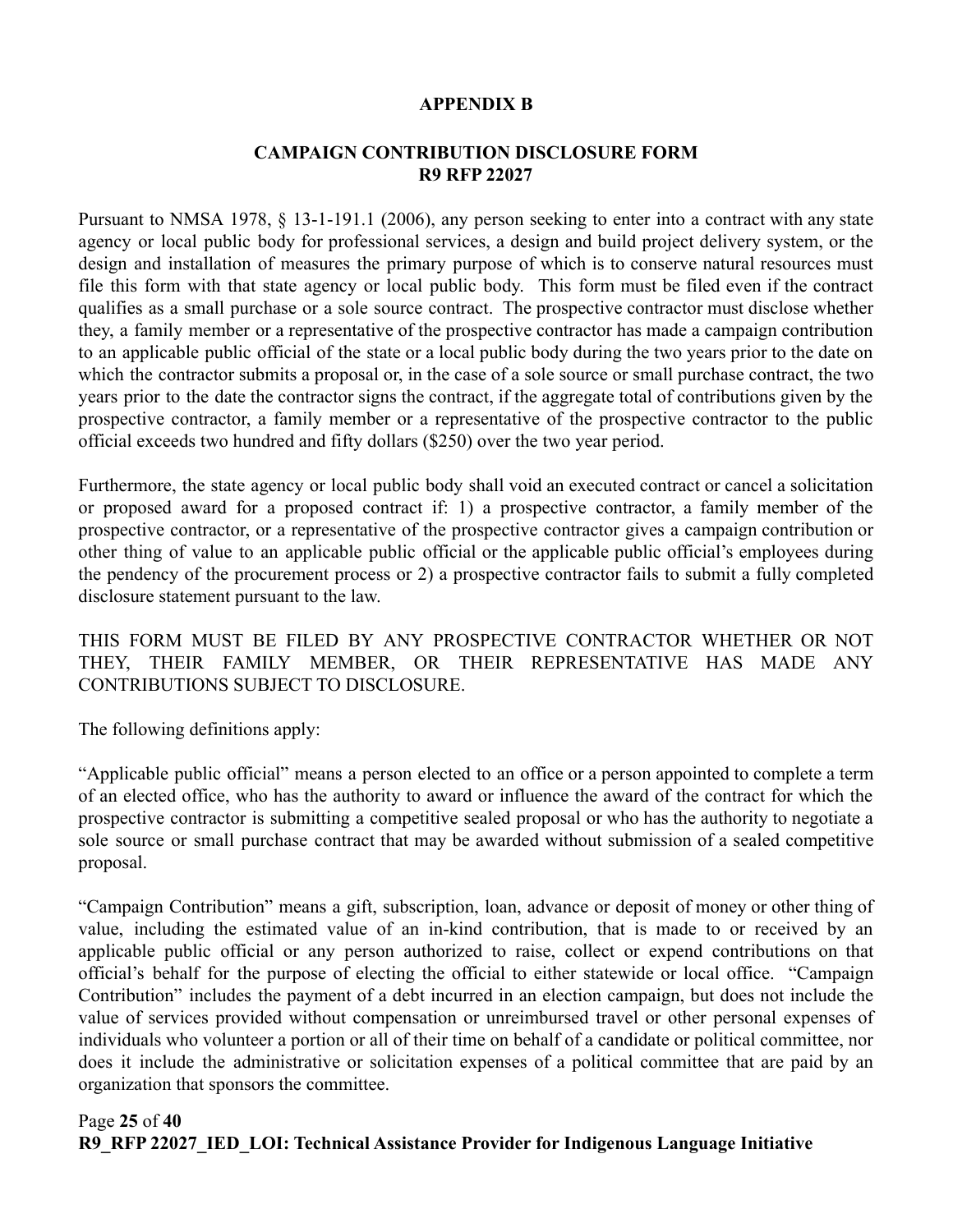"Family member" means spouse, father, mother, child, father-in-law, mother-in-law, daughter-in-law or son-in-law.

"Pendency of the procurement process" means the time period commencing with the public notice of the request for proposals and ending with the award of the contract or the cancellation of the request for proposals.

"Person" means any corporation, partnership, individual, joint venture, association or any other private legal entity.

"Prospective contractor" means a person who is subject to the competitive sealed proposal process set forth in the Procurement Code or is not required to submit a competitive sealed proposal because that person qualifies for a sole source or a small purchase contract.

"Representative of a prospective contractor" means an officer or director of a corporation, a member or manager of a limited liability corporation, a partner of a partnership or a trustee of a trust of the prospective contractor.

DISCLOSURE OF CONTRIBUTIONS:

| <b>Contribution Made By:</b>        | the control of the control of the control of the control of the control of the control of                             |  |
|-------------------------------------|-----------------------------------------------------------------------------------------------------------------------|--|
| Relation to Prospective Contractor: | <u> 1990 - Johann John Stoff, amerikan besteckte besteckte en de staat in de staat in de staat in de staat in de</u>  |  |
| Name of Applicable Public Official: | <u> Alexandria de la contrada de la contrada de la contrada de la contrada de la contrada de la contrada de la c</u>  |  |
| Date Contribution(s) Made:          | <u> 1989 - Johann John Stein, marwolaethau (b. 1989)</u>                                                              |  |
| Amount(s) of Contribution(s)        | <u> 1989 - Johann John Stone, market fan de Amerikaanske kommunister oant it ferskearre fan de Fryske kommunister</u> |  |
| Nature of Contribution(s)           | the control of the control of the control of the control of the control of the control of                             |  |
| Purpose of Contribution(s)          |                                                                                                                       |  |
| (Attach extra pages if necessary)   |                                                                                                                       |  |
| Signature                           | Date                                                                                                                  |  |

Page **26** of **40 R9\_RFP 22027\_IED\_LOI: Technical Assistance Provider for Indigenous Language Initiative**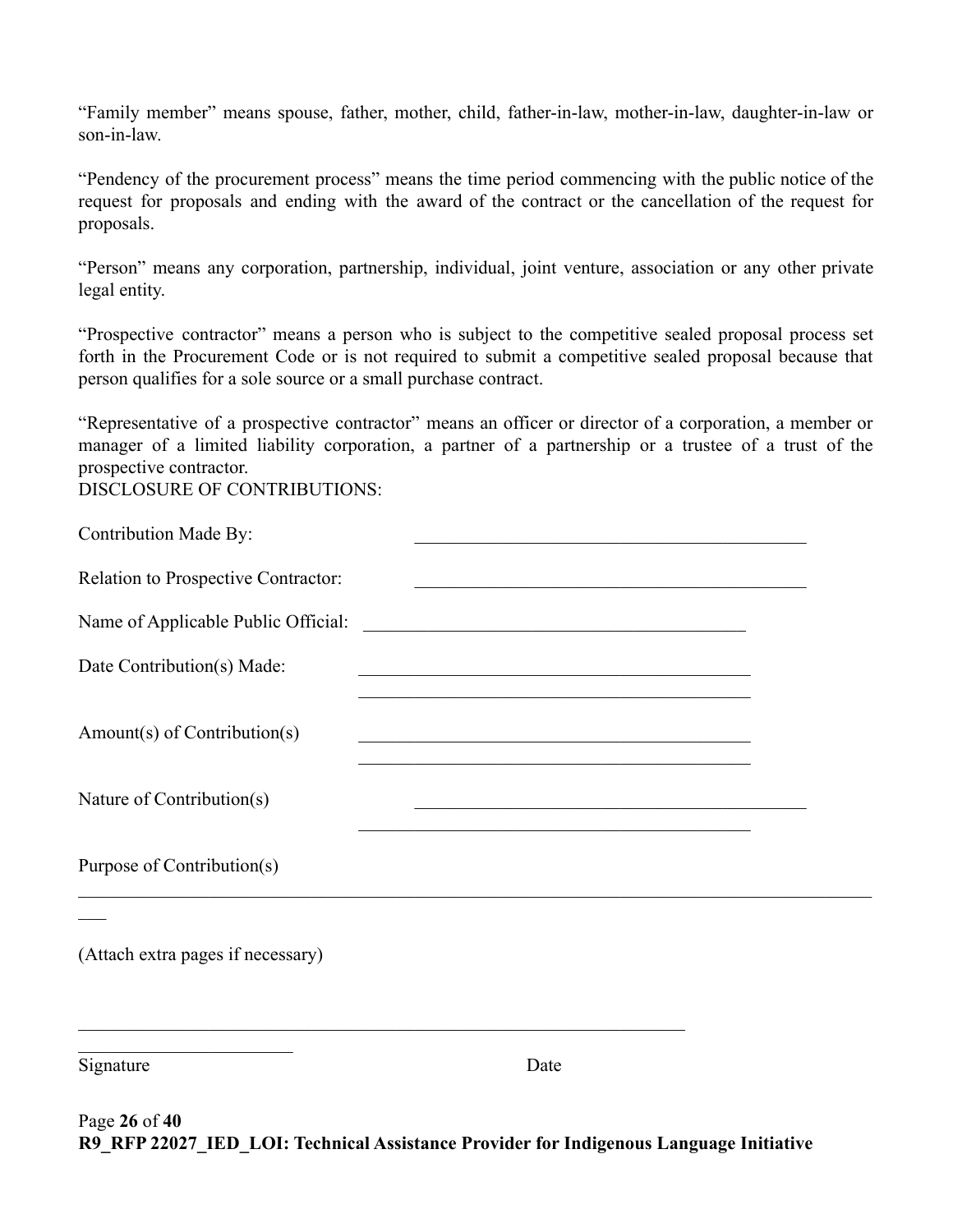Title (position)

### **—OR—**

NO CONTRIBUTIONS IN THE AGGREGATE TOTAL OVER TWO HUNDRED FIFTY DOLLARS (\$250) WERE MADE to an applicable public official by me, a family member or representative.

 $\mathcal{L}_\mathcal{L} = \{ \mathcal{L}_\mathcal{L} = \{ \mathcal{L}_\mathcal{L} = \{ \mathcal{L}_\mathcal{L} = \{ \mathcal{L}_\mathcal{L} = \{ \mathcal{L}_\mathcal{L} = \{ \mathcal{L}_\mathcal{L} = \{ \mathcal{L}_\mathcal{L} = \{ \mathcal{L}_\mathcal{L} = \{ \mathcal{L}_\mathcal{L} = \{ \mathcal{L}_\mathcal{L} = \{ \mathcal{L}_\mathcal{L} = \{ \mathcal{L}_\mathcal{L} = \{ \mathcal{L}_\mathcal{L} = \{ \mathcal{L}_\mathcal{$ 

 $\mathcal{L}_\text{max}$  , and the contribution of the contribution of the contribution of the contribution of the contribution of the contribution of the contribution of the contribution of the contribution of the contribution of t

Signature Date

Title (Position)

\_\_\_\_\_\_\_\_\_\_\_\_\_\_\_\_\_\_\_\_\_\_\_

 $\mathcal{L}_\text{max}$  , where  $\mathcal{L}_\text{max}$  and  $\mathcal{L}_\text{max}$  and  $\mathcal{L}_\text{max}$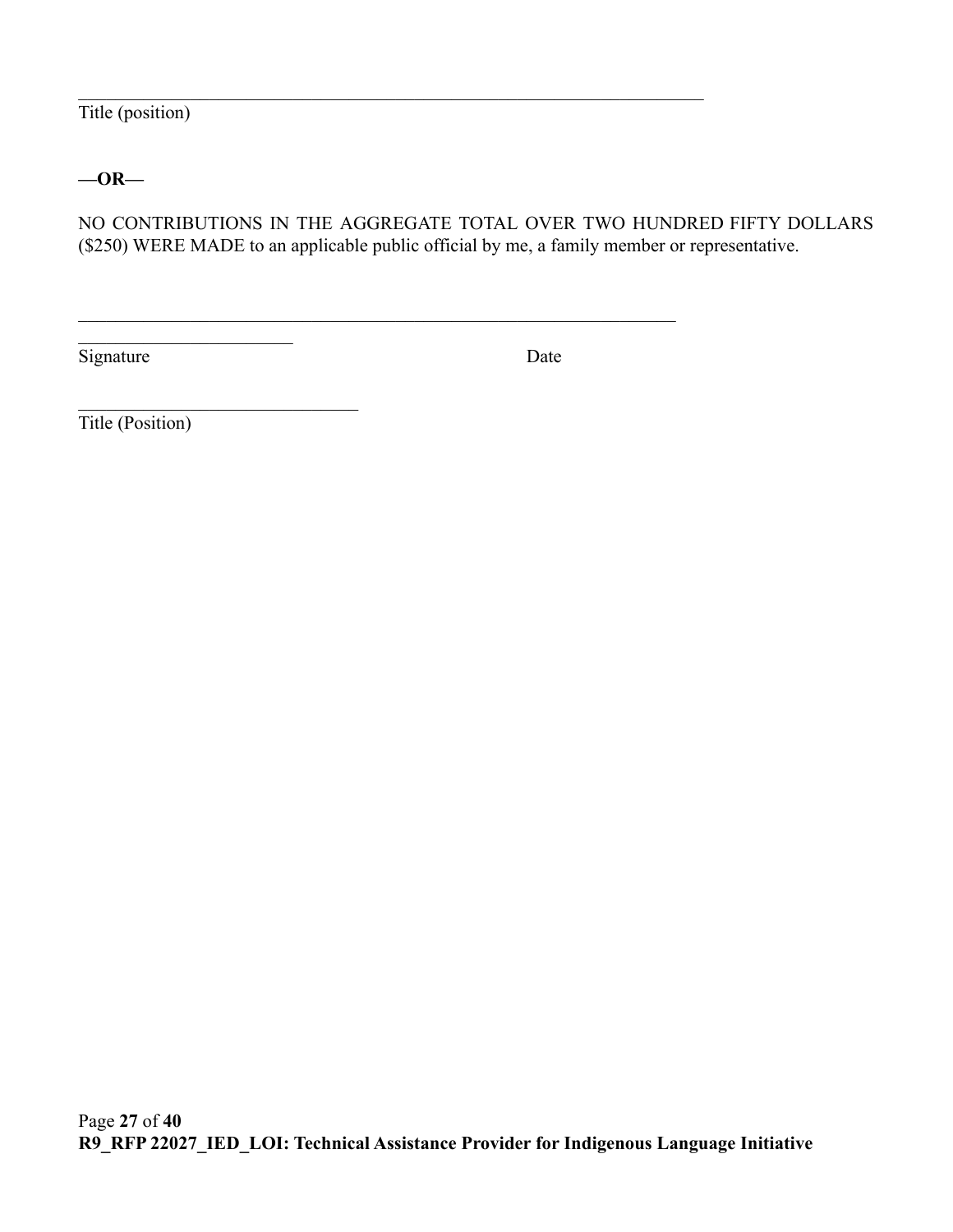### **APPENDIX C**

### **CONFLICT OF INTEREST FORM R9 RFP 22027**

<span id="page-27-0"></span>As utilized herein, the term "Vendor" shall mean that entity submitting a proposal to The Agency in response to the above referenced request for proposals.

The authorized Person, Firm and/or Corporation states that to the best of his/her belief and knowledge: No employee or Coordinating Council member of the Agency or New Mexico Public Education Department (or close relative), with the exception of the person(s) identified below, has a direct or indirect financial interest in the Vendor or in the proposed transaction. Vendor neither employs, nor is negotiating to employ, any Agency employee, council member or close relative, with the exception of the person(s) identified below.

Vendor did not participate, directly or indirectly, in the preparation of specifications upon which the quote or offer is made. If the Vendor is a New Mexico State Legislator or if a New Mexico State Legislator holds a controlling interest in Vendor, please identify the Legislator:

 $\mathcal{L}_\mathcal{L} = \{ \mathcal{L}_\mathcal{L} = \{ \mathcal{L}_\mathcal{L} = \{ \mathcal{L}_\mathcal{L} = \{ \mathcal{L}_\mathcal{L} = \{ \mathcal{L}_\mathcal{L} = \{ \mathcal{L}_\mathcal{L} = \{ \mathcal{L}_\mathcal{L} = \{ \mathcal{L}_\mathcal{L} = \{ \mathcal{L}_\mathcal{L} = \{ \mathcal{L}_\mathcal{L} = \{ \mathcal{L}_\mathcal{L} = \{ \mathcal{L}_\mathcal{L} = \{ \mathcal{L}_\mathcal{L} = \{ \mathcal{L}_\mathcal{$ 

List below the names(s) of any New Mexico Public Education Department or Agency employee, board member or close relative who now or within the preceding 12 months (1) works for the Vendor; (2) has an ownership interest

in the Vendor (other than as an owner of less than 1% of Vendor's stock, if Vendor is a publicly traded corporation); (3) is a partner, officer, director, trustee or consultant to the Vendor; (4) has received grant, travel, honoraria or other similar support from Vendor; or (5) has a right to receive royalties from the vendor.

 $\_$  , and the contribution of the contribution of the contribution of the contribution of  $\mathcal{L}_\text{max}$ 

 $\_$  , and the contribution of the contribution of the contribution of the contribution of  $\mathcal{L}_\text{max}$ 

 $\_$  , and the contribution of the contribution of the contribution of the contribution of  $\mathcal{L}_\text{max}$ 

 $\_$  , and the contribution of the contribution of the contribution of the contribution of  $\mathcal{L}_\text{max}$ 

### **CERTIFICATION**

 $\mathcal{L}_\text{max}$  and  $\mathcal{L}_\text{max}$  and  $\mathcal{L}_\text{max}$  and  $\mathcal{L}_\text{max}$ 

Page **28** of **40 R9\_RFP 22027\_IED\_LOI: Technical Assistance Provider for Indigenous Language Initiative**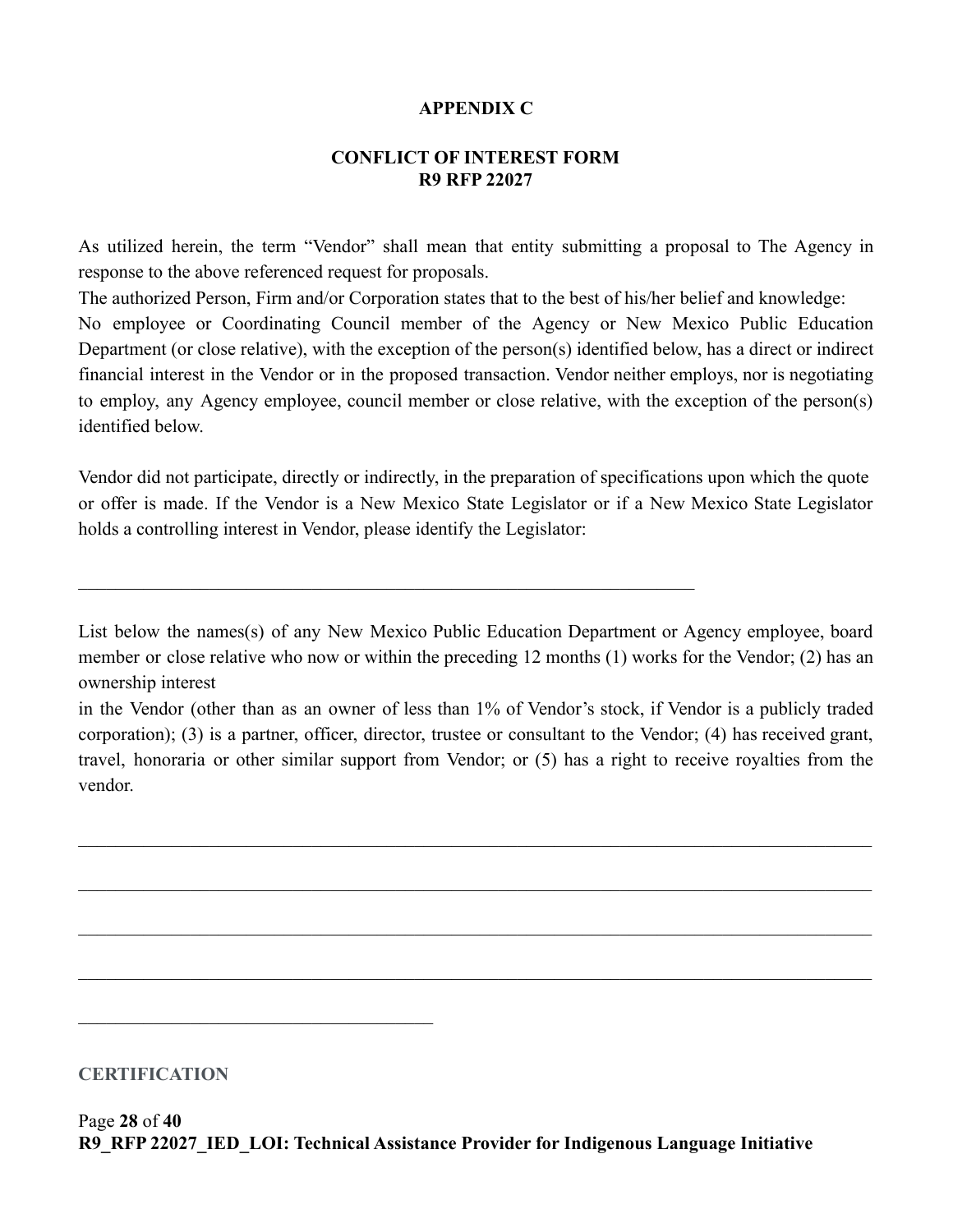The undersigned hereby certifies that he/she has read the above CONFLICT OF INTEREST Status requirements and that he/she understands and will comply with these requirements. The undersigned further certifies that they have the authority to certify compliance for the vendor named and that the information contained in this document is true and accurate to the best of their knowledge.

Signature of Offeror: \_\_\_\_\_\_\_\_\_\_\_\_\_\_\_\_\_\_\_\_\_\_\_\_\_\_\_\_\_\_\_\_\_\_\_\_\_\_\_\_

Date: \_\_\_\_\_\_\_\_\_\_\_\_\_\_\_\_\_\_\_\_\_\_\_\_\_\_\_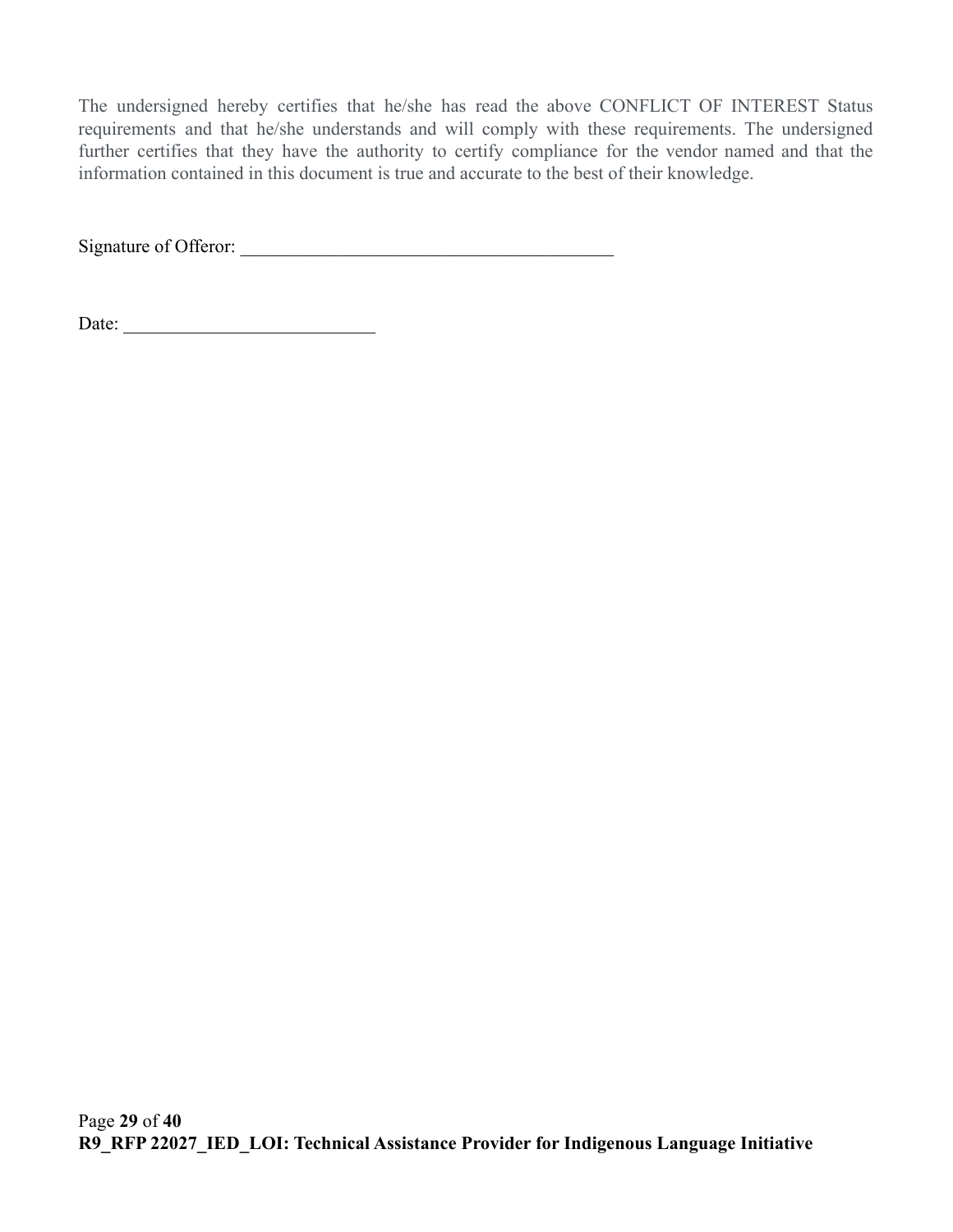# **APPENDIX D SUSPENSION STATUS FORM R9 RFP 22027**

<span id="page-29-0"></span>The Vendor certifies that it is not suspended, debarred or ineligible from entering into contracts with the Federal Government, or any State agency or local public body, or in receipt of a notice or proposed debarment from any Federal or State agency or local public body. The Vendor agrees to provide immediate notice to the Agency Procurement Department in the event of being suspended, debarred or declared ineligible by any department or agency of the Federal government, or any agency of local public body of the State of New Mexico, or upon receipt of a notice or proposed debarment that is received after the submission of the quote or offer but prior to the award of the purchase order or contract.

#### **CERTIFICATION**

The undersigned hereby certifies that he/she has read the above CONFLICT OF INTEREST Status requirements and that he/she understands and will comply with these requirements. The undersigned further certifies that they have the authority to certify compliance for the vendor named and that the information contained in this document is true and accurate to the best of their knowledge.

Signature of Offeror: \_\_\_\_\_\_\_\_\_\_\_\_\_\_\_\_\_\_\_\_\_\_\_\_\_\_\_\_\_\_\_\_\_\_\_\_\_\_\_\_

Date: \_\_\_\_\_\_\_\_\_\_\_\_\_\_\_\_\_\_\_\_\_\_\_\_\_\_\_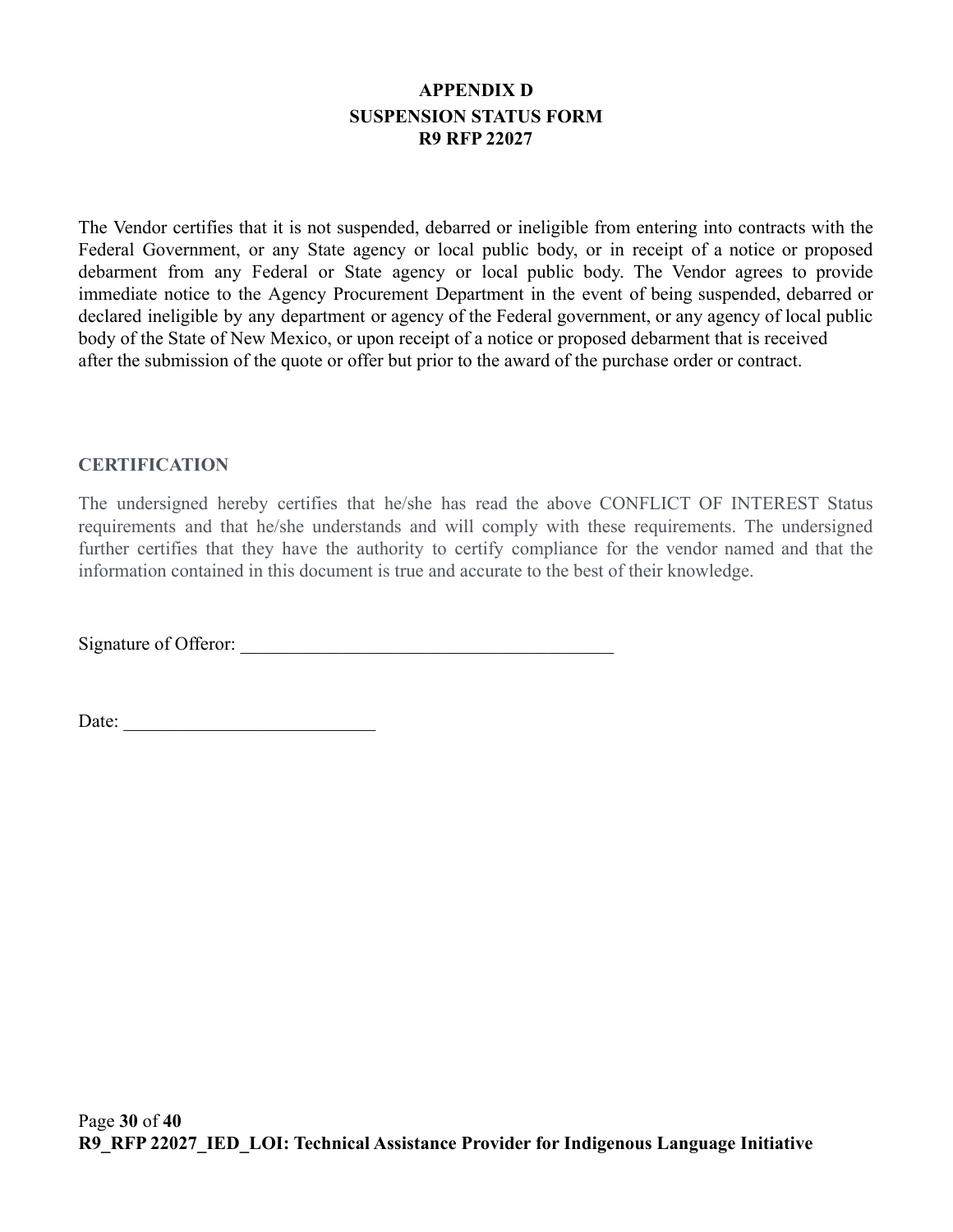#### **APPENDIX E**

#### <span id="page-30-0"></span>**RESPONSE TO R9 CONTRACT TERMS AND CONDITIONS R9 RFP 22027**

### **Select one of the following:**

| Offeror does <b>NOT</b> take any exceptions to the Contract Terms and Conditions as outlined in<br>Appendix F Sample Contract |                                                                                                  |  |
|-------------------------------------------------------------------------------------------------------------------------------|--------------------------------------------------------------------------------------------------|--|
| <b>Offeror Signature:</b>                                                                                                     | Date:                                                                                            |  |
|                                                                                                                               |                                                                                                  |  |
|                                                                                                                               | Offeror DOES take exceptions to the Contract terms and Conditions as outlined in <i>Annendix</i> |  |

⬜ Offeror DOES take exceptions to the Contract terms and Conditions as outlined in *Appendix F Sample Contract*

| Offeror Signature: | Date: |  |
|--------------------|-------|--|
|                    |       |  |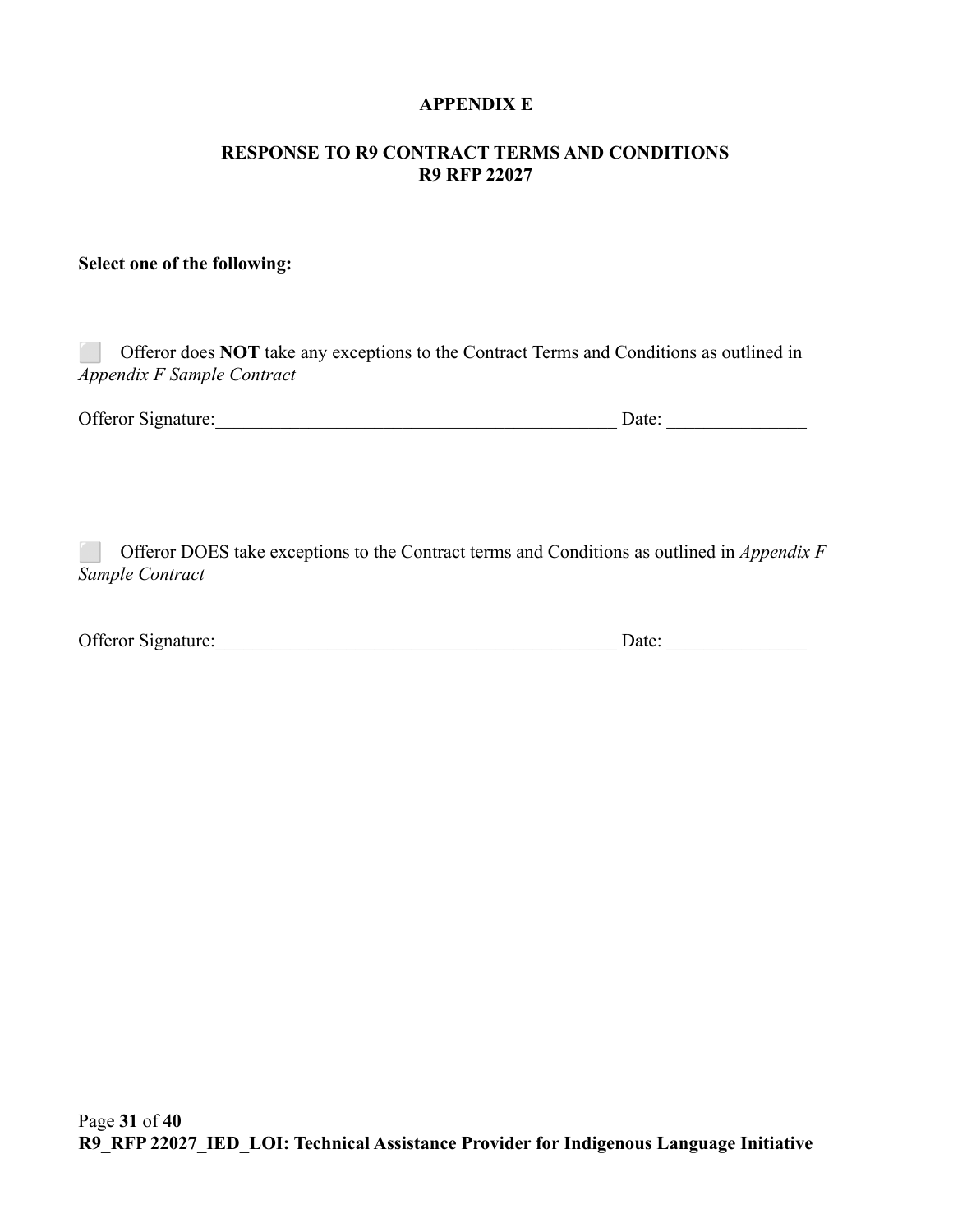# **APPENDIX F SAMPLE CONTRACT**

#### PROFESSIONAL SERVICES CONTRACT

#### Contract # 229980000XX

<span id="page-31-0"></span>THIS AGREEMENT is made and entered into by and between the State of New Mexico, **REGION IX EDUCATION COOPERATIVE (REC IX)**, hereinafter referred to as the "Agency," and **<CONTRACTOR NAME>** hereinafter referred to as the "Contractor," and is effective as of the date set forth below upon which it is executed by the REC IX Executive Director.

#### IT IS AGREED BETWEEN THE PARTIES:

#### **1. Engagement of Contractor.**

Agency agrees to engage Contractor on a non-exclusive basis to perform the services set forth herein, on a non-exclusive basis, to the Agency during the term of this Agreement in such amounts as the Agency shall require in its sole discretion. There is no requirement imposed upon the Agency pursuant to this Agreement to purchase any quota of services hereunder. Contractor agrees to perform, on a non-exclusive basis, the services under the terms and conditions set forth in this Agreement. Contractor is an independent contractor and is not an employee of the Agency. Contractor has provided, or intends to provide, similar services (as described in this Agreement) to others as a Contractor.

#### **2. Scope of Work.**

The Contractor shall provide professional services pursuant to the detailed scope of work and budget attached as Addendum A.

#### **3. Compensation***.*

A. The Agency shall pay to the Contractor monthly payments for authorized services satisfactorily performed and expenses incurred pursuant to "ADDENDUM A," such compensation not to exceed **<XXXXX>** (**\$XXXXX**), inclusive of gross receipts tax (GRT). Such compensation is a maximum and not a guarantee that the work assigned to be performed by Contractor under this Agreement shall equal the amount stated herein. There is no requirement imposed upon the Agency pursuant to this Agreement to purchase any quota of services hereunder.

B Nothing contained in this Agreement shall require Agency to pay for any unsatisfactory work, as determined by Agency, or for work that is not in compliance with the terms of this Agreement. In no event will the Contractor be paid for services provided in excess of the total compensation amount without this Agreement being amended in writing prior to those services in excess of the total compensation amount being provided. Contractor is responsible for notifying the Agency when the services provided under this Agreement reach the total compensation amount.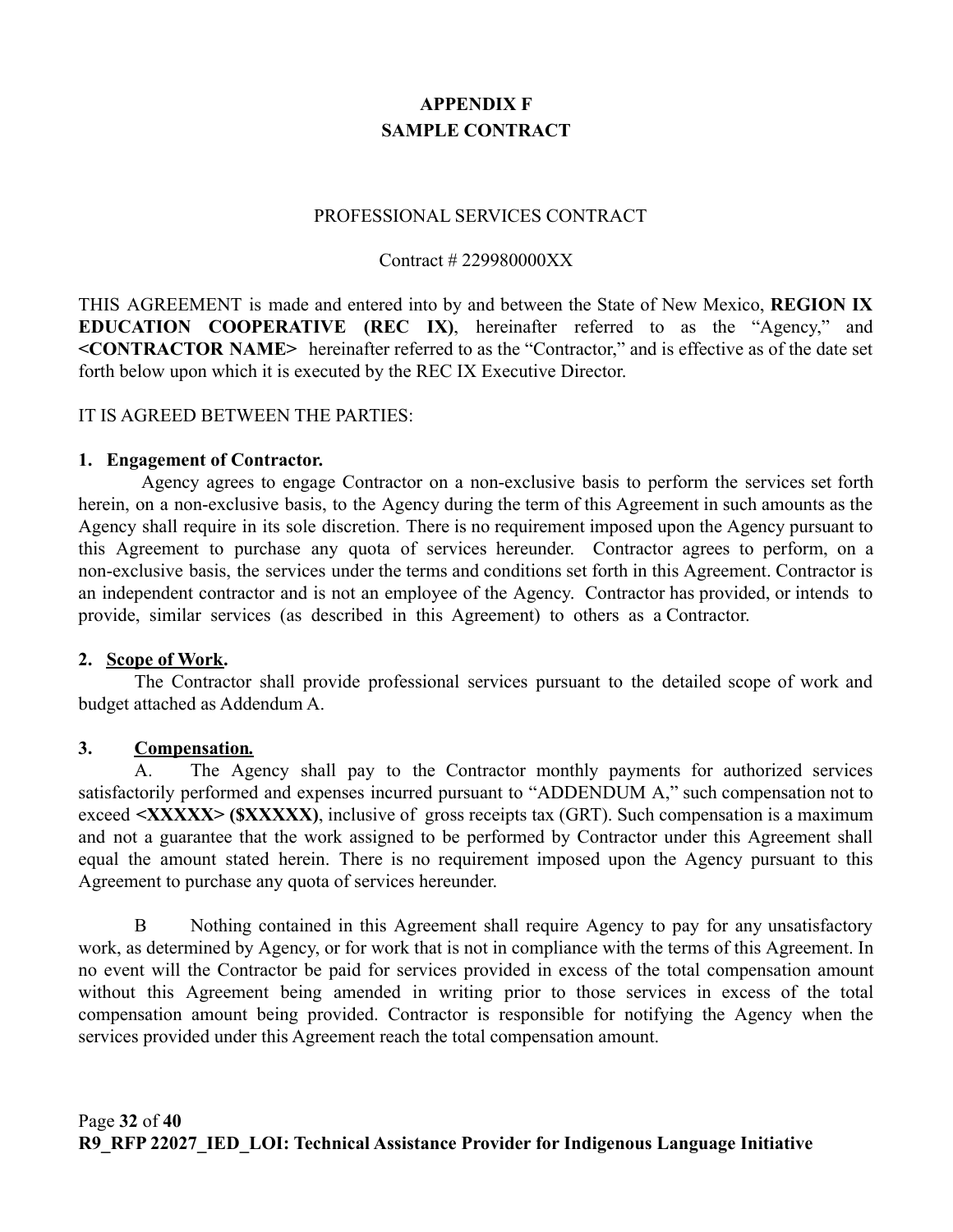C. Payment is subject to availability of funds pursuant to the Appropriations provisions set forth in Paragraph 6 below and to any negotiations between the parties from year to year pursuant to Paragraph 2, Scope of Work. All invoices MUST BE received by the Agency **no later than 5:00 pm MST on June 24, 2022**. Invoices received after such date WILL NOT BE PAID.

D. Contractor shall submit monthly detailed invoices accounting for all services performed and expenses incurred. If the Agency finds that the invoiced services or expenses are not acceptable, within thirty days after the date of receipt of written notice from the Contractor that payment is requested, it shall provide the Contractor a letter of exception explaining the defect or objection to the services or expenses, and outlining steps the Contractor may take to provide remedial action. Upon certification by the Agency that the services or expenses have been received and accepted, payment shall be tendered to the Contractor within thirty days after the date of acceptance. If payment is made by mail, the payment shall be deemed tendered on the date it is postmarked. However, the agency shall not incur late charges, interest, or penalties for failure to make payment within the time specified herein.

# **4. Term.**

THIS AGREEMENT SHALL NOT BECOME EFFECTIVE UNTIL SIGNED BY THE REC IX EXECUTIVE DIRECTOR. This Agreement shall terminate on **June 24, 2022** unless terminated pursuant to paragraph 5 (Termination), or paragraph 6 (Appropriations).

# **5. Termination.**

A. Grounds. The Agency may terminate this Agreement prior to the end of the term for convenience or cause, as set forth in Paragraphs 5.B.1 and 5.B.3. below The Contractor may terminate this Agreement as set forth in Paragraph 5.B.2 below.

## B. Notice; Agency Opportunity to Cure.

1. Except as otherwise provided in Paragraph 5.B.3., the Agency shall give Contractor written notice of termination at least thirty (30) days prior to the intended date of termination. Agency shall pay Contractor only for authorized Services performed up to the date of termination.

2. Contractor shall give Agency written notice termination at least sixty (60) days prior to the intended date of termination. Agency may agree, in writing, to waive such sixty (60) day notice requirement.

3. Notwithstanding the foregoing, this Agreement may be terminated immediately upon Agency's written notice to the Contractor if (i) the Contractor becomes unable to perform the services contracted for, as determined by the Agency; (ii) during the term of this Agreement, the Contractor is suspended or debarred by the State Purchasing Agent; or (iii) the Agreement is terminated pursuant to Paragraph 6, "Appropriations", of this Agreement.

C. Liability. Except as otherwise expressly allowed or provided under this Agreement, the Agency's sole liability upon termination shall be to pay for acceptable work performed prior to the Contractor's receipt or issuance of a notice of termination; provided, however, that a notice of termination shall not nullify or otherwise affect either party's liability for pre-termination defaults under or breaches of this Agreement. The Contractor shall submit an invoice for such work within thirty (30) days of receiving or sending the notice of termination. *THIS PROVISION IS NOT EXCLUSIVE AND DOES NOT WAIVE THE AGENCY'S OTHER LEGAL RIGHTS AND REMEDIES CAUSED BY THE CONTRACTOR'S DEFAULT/BREACH OF THIS AGREEMENT.*

### Page **33** of **40 R9\_RFP 22027\_IED\_LOI: Technical Assistance Provider for Indigenous Language Initiative**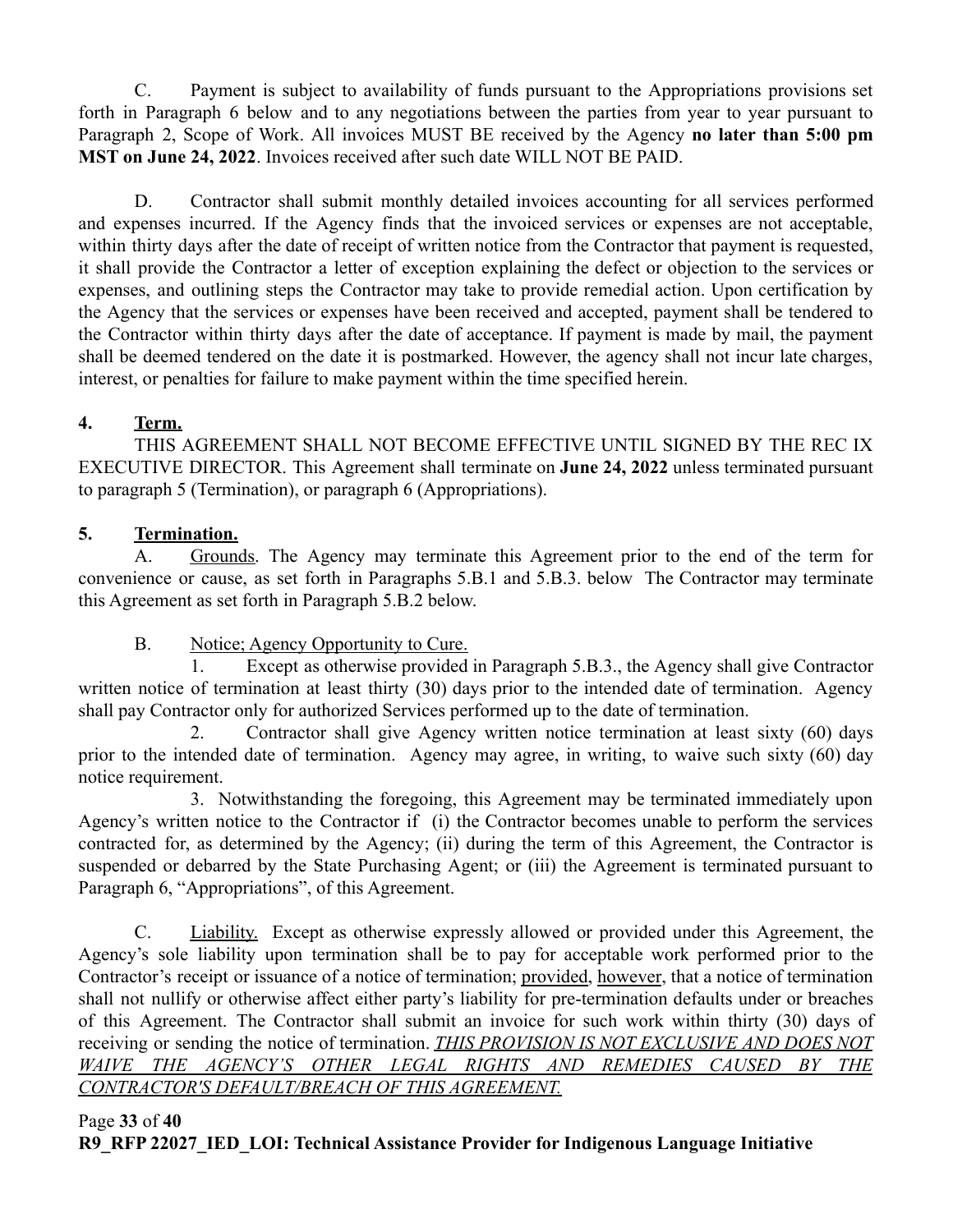D. Termination Management. Immediately upon receipt by either the Agency or the Contractor of notice of termination of this Agreement, the Contractor shall: 1) not incur any further obligations for salaries, services or any other expenditure of funds under this Agreement without written approval of the Agency; 2) comply with all directives issued by the Agency in the notice of termination as to the performance of work under this Agreement; and 3) take such action as the Agency shall direct for the protection, preservation, retention or transfer of all property titled to the Agency and records generated under this Agreement. Any non-expendable personal property or equipment provided to or purchased by the Contractor with contract funds shall become property of the Agency upon termination and shall be submitted to the agency as soon as practicable.

### **6***.* **Appropriations.**

The terms of this Agreement are contingent upon sufficient appropriations and authorization being made by the Legislature of New Mexico for the performance of this Agreement. If sufficient appropriations and authorization are not made by the Legislature, this Agreement shall terminate immediately upon written notice being given by the Agency to the Contractor. The Agency's decision as to whether sufficient appropriations are available shall be accepted by the Contractor and shall be final. If the Agency proposes an amendment to the Agreement to unilaterally reduce funding, the Contractor shall have the option to terminate the Agreement or to agree to the reduced funding, within thirty (30) days of receipt of the proposed amendment.

### **7. Status of Contractor.**

The Contractor and its agents and employees are independent contractors performing professional services for the Agency and are not employees of the Agency. The Contractor and its agents and employees shall not accrue leave, retirement, insurance or any other benefits afforded to employees of the Agency as a result of this Agreement. The Contractor acknowledges that all sums received hereunder are reportable by the Contractor for tax purposes, including without limitation, self-employment and business income tax. The Contractor agrees not to purport to bind the Agency unless the Contractor has express written authority to do so, and then only within the strict limits of that authority.

## **8. Assignment.**

The Contractor shall not assign or transfer any interest in this Agreement or assign any claims for money due or to become due under this Agreement without the prior written approval of the Agency.

## **9. Subcontracting.**

The Contractor shall not subcontract any portion of the services to be performed under this Agreement **without the prior written approval of the Agency**. No such subcontract shall relieve the primary Contractor from its obligations and liabilities under this Agreement, nor shall any subcontract obligate direct payment from the Agency. A copy of an approved subcontract shall be sent to the Agency within 15 days of final execution.

## **10. Release.**

Final payment of the amounts due under this Agreement shall operate as a release of the Agency, its officers and employees, and the State of New Mexico from all liabilities, claims and obligations whatsoever arising from or under this Agreement.

## Page **34** of **40 R9\_RFP 22027\_IED\_LOI: Technical Assistance Provider for Indigenous Language Initiative**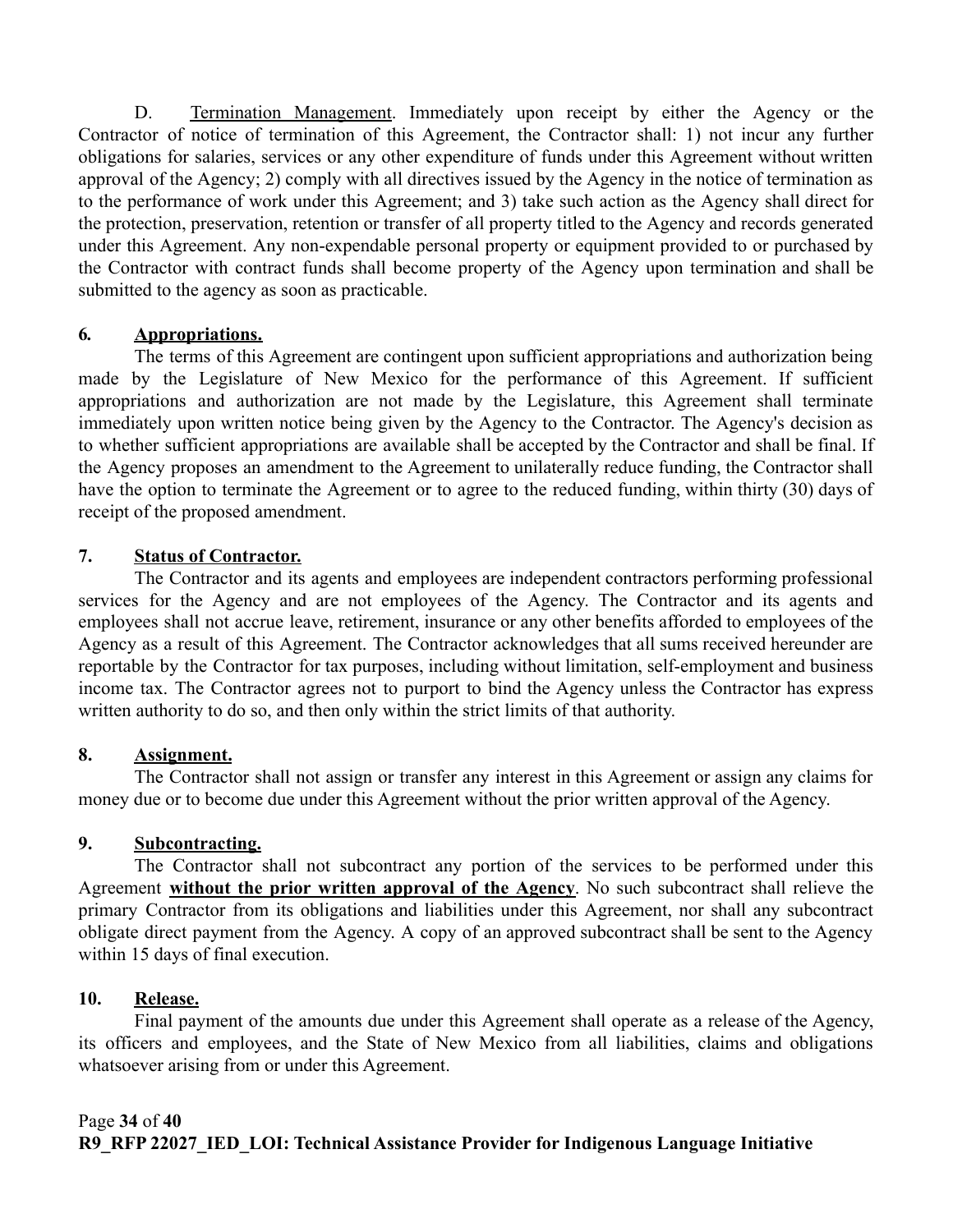### **11. Confidentiality.**

Any confidential information provided to or developed by the Contractor in the performance of this Agreement shall be kept confidential and shall not be made available to any individual or organization by the Contractor without the prior written approval of the Agency. Contractor further agrees to comply with all provisions of the Family Educational and Privacy Act (FERPA), 20 U.S.C. Sec. 1232 (g) and to hold Agency harmless from claims, complaints or causes of action arising from an alleged violation of FERPA.

### **12. Compliance with Law and Policies**.

In the performance of this Agreement, Contractor shall abide by applicable laws of the State of New Mexico, the rules of the Public Education Department, and the policies and regulations of the Agency, as they may exist or be hereafter amended.

### 13. **Product of Service -- Copyright.**

All materials developed or acquired by the Contractor under this Agreement shall become the property of the Agency and shall be delivered to the Agency no later than the termination date of this Agreement. Nothing developed or produced, in whole or in part, by the Contractor under this Agreement shall be the subject of an application for copyright or other claim of ownership by or on behalf of the Contractor. Contractor shall further not cite to materials, data, analyses or reports developed or acquired under this Agreement without written permission of the Agency Executive Director or the Executive Director's Designee. The Contractor agrees to prepare and execute any licenses or transfers of copyright necessary to vest ownership in the Agency of any materials developed or acquired by the Contractor under this Agreement.

### **14. Amendment.**

A. This Agreement shall not be altered, changed or amended except by instrument in writing executed by the parties hereto and all other required signatories.

B. If the Agency proposes an amendment to the Agreement to unilaterally reduce funding due to budget or other considerations, the Contractor shall, within thirty (30) days of receipt of the proposed Amendment, have the option to terminate the Agreement, pursuant to the termination provisions as set forth in Article 4 herein, or to agree to the reduced funding.

## **15. Merger.**

This Agreement incorporates all the Agreements, covenants and understandings between the parties hereto concerning the subject matter hereof, and all such covenants, Agreements and understandings have been merged into this written Agreement. No prior Agreement or understanding, oral or otherwise, of the parties or their agents shall be valid or enforceable unless embodied in this Agreement.

## **16. Penalties for violation of law.**

The Procurement Code, NMSA 1978 §§ 13-1-28 through 13-1-199, imposes civil and criminal penalties for its violation. In addition, the New Mexico criminal statutes impose felony penalties for illegal bribes, gratuities and kickbacks.

### Page **35** of **40 R9\_RFP 22027\_IED\_LOI: Technical Assistance Provider for Indigenous Language Initiative**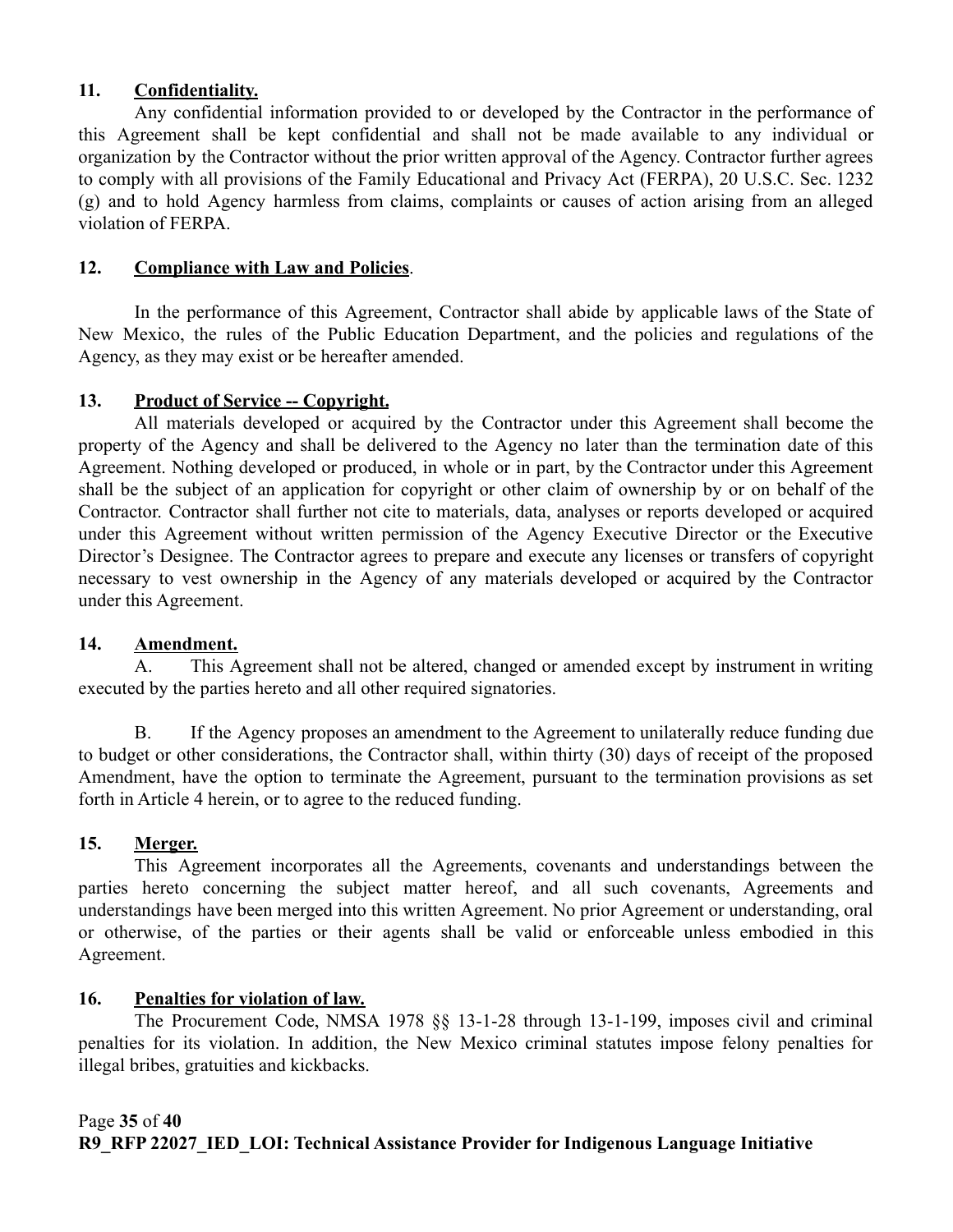### **17. Applicable Law.**

The laws of the State of New Mexico shall govern this Agreement, without giving effect to its choice of law provisions. Jurisdiction and venue shall be proper only in a New Mexico court of competent jurisdiction in accordance with NMSA 1978, § 38-3-1 (G). By execution of this Agreement, Contractor acknowledges and agrees to the jurisdiction of the courts of the State of New Mexico over any and all lawsuits arising under or out of any term of this Agreement.

### **18***.* **Records and Financial Audit.**

A. The Contractor shall maintain detailed time and expenditure records that indicate the date; time, nature and cost of services rendered during the Agreement's term and effect and retain them for a period of three (3) years from the date of final payment under this Agreement. The records shall be subject to inspection by the Agency and the State Auditor. The Agency shall have the right to audit billings both before and after payment. Payment under this Agreement shall not foreclose the right of the Agency to recover excessive or illegal payments.

B. Contractor shall provide background checks for any employees or sub-contractors that may have contact with children.

### **19. Indemnification.**

The Contractor shall defend, indemnify and hold harmless the Agency and the State of New Mexico from all actions, proceeding, claims, demands, costs, damages, attorneys' fees and all other liabilities and expenses of any kind from any source which may arise out of the performance of this Agreement, caused by the negligent act or failure to act of the Contractor, its officers, employees, servants, subcontractors or agents, or if caused by the actions of any client of the Contractor resulting in injury or damage to persons or property during the time when the Contractor or any officer, agent, employee, servant or subcontractor thereof has or is performing services pursuant to this Agreement. In the event that any action, suit or proceeding related to the services performed by the Contractor or any officer, agent, employee, servant or subcontractor under this Agreement is brought against the Contractor, the Contractor shall, as soon as practicable but no later than two (2) days after it receives notice thereof, notify the Agency by certified mail.

### **20. Invalid Term or Condition.**

If any term or condition of this Agreement shall be held invalid or unenforceable, the remainder of this Agreement shall not be affected and shall be valid and enforceable.

### **21. Enforcement of Agreement.**

A party's failure to require strict performance of any provision of this Agreement shall not waive or diminish that party's right thereafter to demand strict compliance with that or any other provision. No waiver by a party of any of its rights under this Agreement shall be effective unless express and in writing, and no effective waiver by a party of any of its rights shall be effective to waive any other rights.

### **22. Notices.**

Notice by either party shall be in writing and shall be delivered by courier service, or U.S. mail, or by electronic mail to the receiving party designee as specified below. Electronic notification shall be deemed received at the time the party sending electronic notice receives written verification of receipt by

### Page **36** of **40 R9\_RFP 22027\_IED\_LOI: Technical Assistance Provider for Indigenous Language Initiative**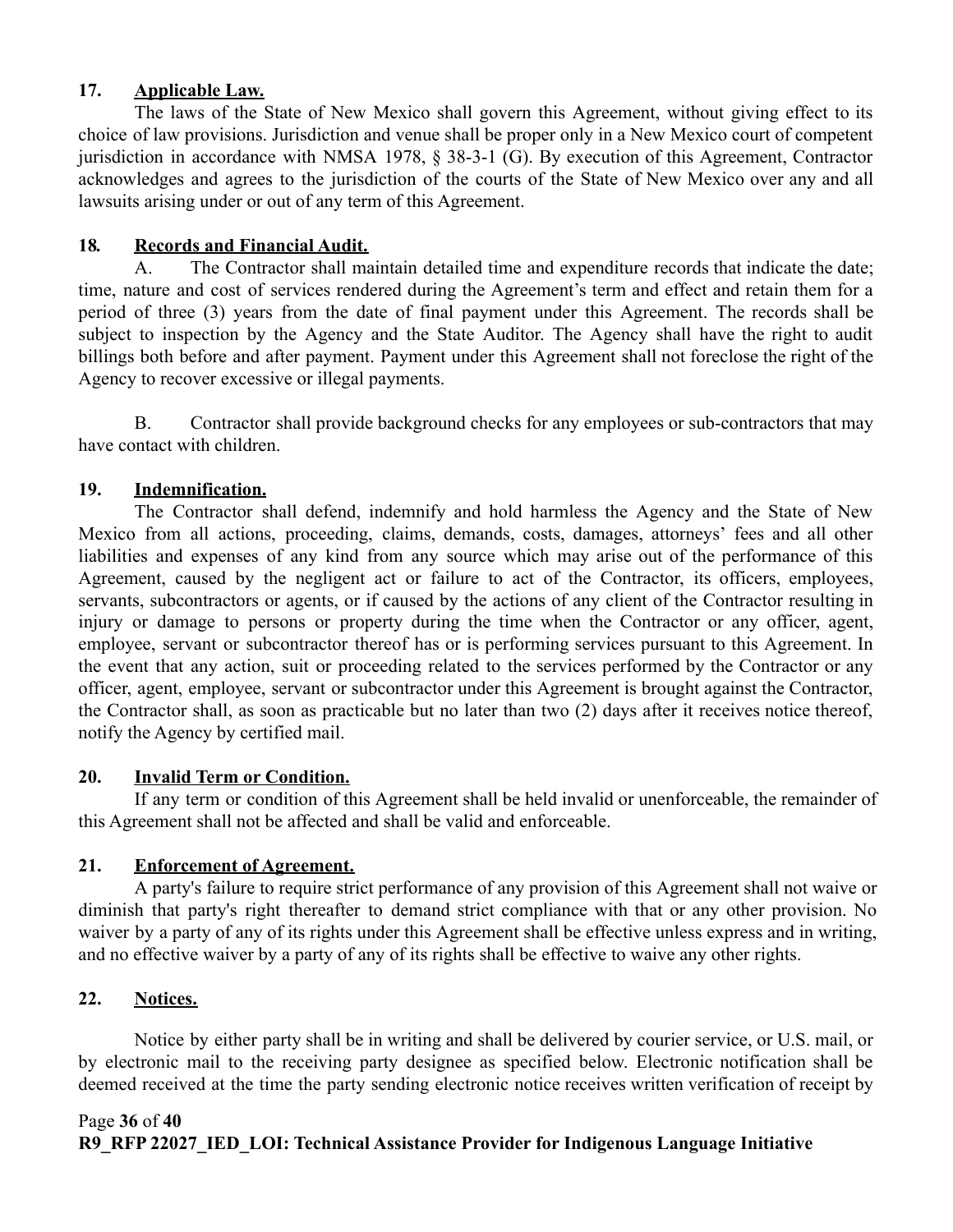the receiving party, including but not limited, to a read receipt.

To the Agency: Arissa Klumker 143 El Paso Rd. Ruidoso, NM 88345 [arissa.klumker@regionix.org](mailto:arissa.klumker@regionix.org)

To the Contractor: <,CONTRACTOR NAME or AGENCY>  $\langle\langle\cdot\rangle\langle\rangle\rangle$ <ADDRESS> <CITY>, <STATE> <ZIP CODE> <PHONE NUMBER> <EMAIL>

#### **23. Authority.**

If Contractor is other than a natural person, the individual(s) signing this Agreement on behalf of Contractor represents and warrants that he or she has the power and authority to bind Contractor, and that no further action, resolution, or approval from Contractor is necessary to enter into a binding contract.

#### **24. Insurance.**

Contractor shall maintain in force during the entire term of this Agreement comprehensive general liability insurance and shall produce a copy of policy if requested by the Agency. Contractor understands and agrees that REC IX shall not provide insurance coverage of any kind for Contractor or Contractor's employees or contract personnel. REC IX recommends that Contractor obtain the insurance coverage that Contractor determines is appropriate. Contractor understands that Contractor may be personally liable for injuries or damages if Contractor does not obtain insurance coverage. REC IX recommends that Contractor consult with an attorney if Contractor is uncertain about the need for or desirability of obtaining insurance.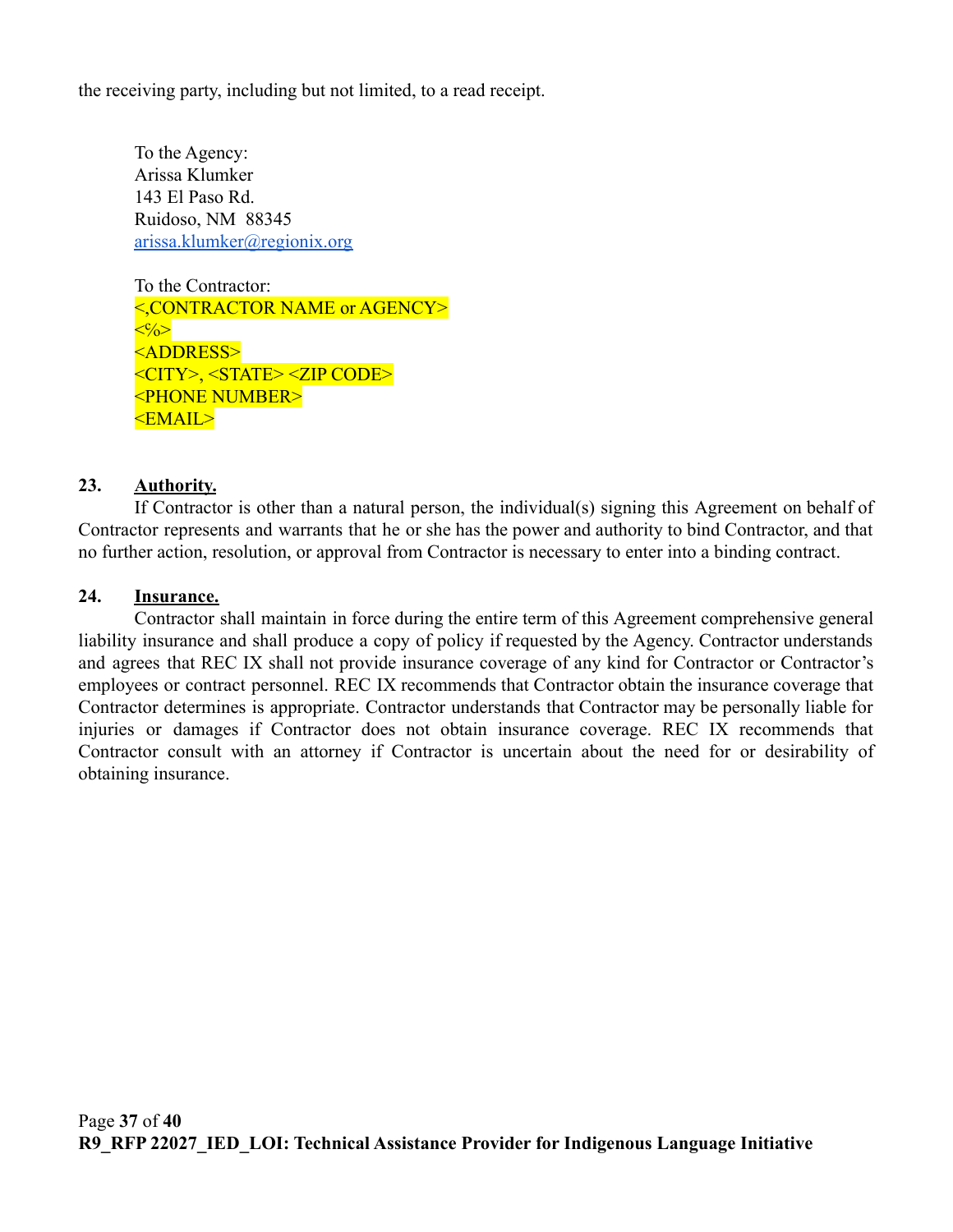**IN WITNESS WHEREOF, the parties have executed this Agreement as of the date of signature by the AGENCY EXECUTIVE DIRECTOR below.**

By: Date:

Bryan Dooley, REC IX Executive Director

<AUTHORIZED SIGNER NAME> <AUTHORIZED SIGNER TITLE> <AGENCY (if applicable)>

 $\_$  , and the set of the set of the set of the set of the set of the set of the set of the set of the set of the set of the set of the set of the set of the set of the set of the set of the set of the set of the set of th

REVIEWED BY REC IX CPO

Signature Date

By: Date: Date: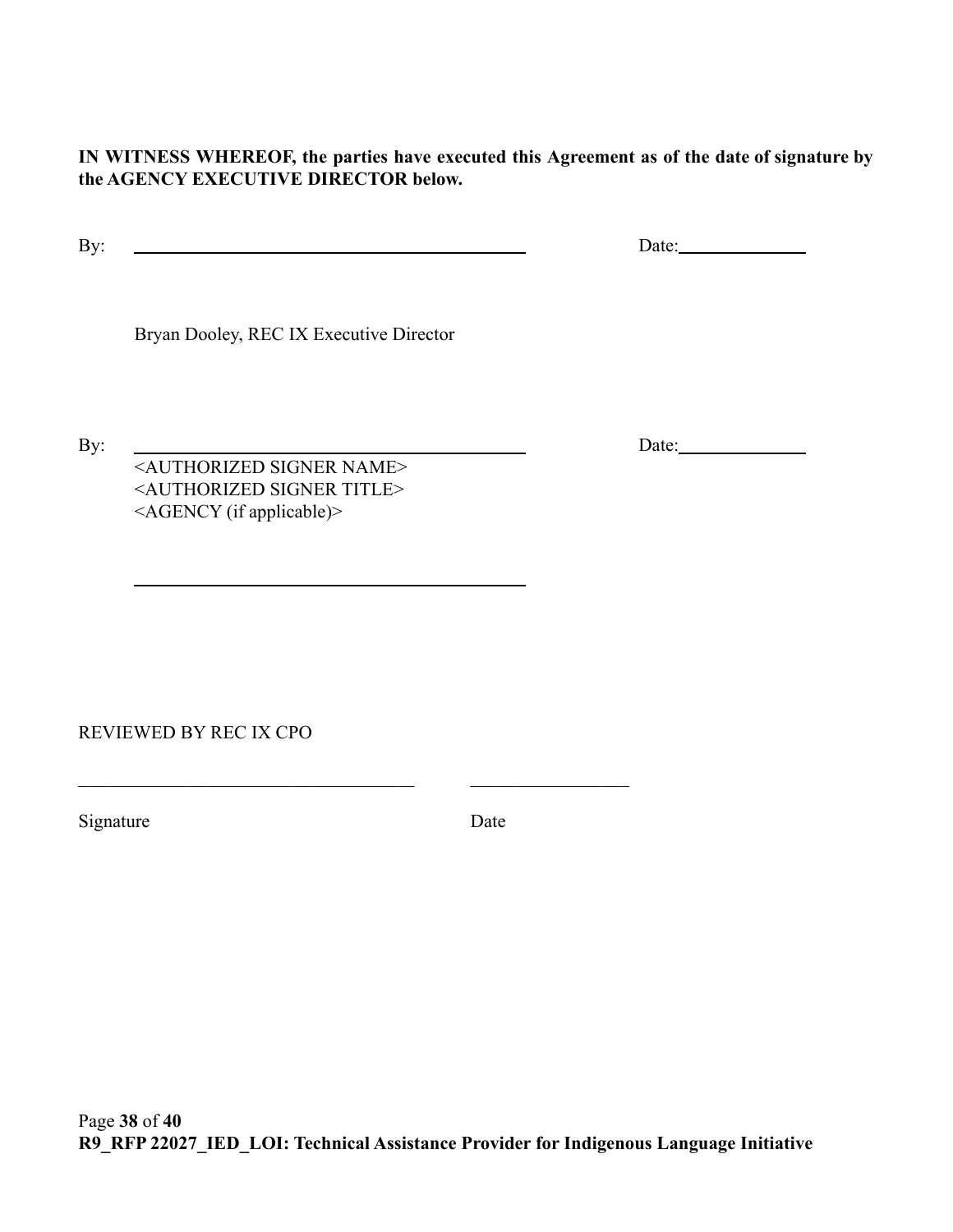### **Addendum A**

This Addendum is attached to and forms part of the Contract between REC IX and <CONTRACTOR NAME>. It is an integral part of the Contract and except as set forth herein, subject to its terms and conditions.

#### **A. Scope of Work.**

<INSERT SOW>

Start Date:\*Contingent upon fully executed contract End Date: June 24, 2022

#### **B. Budget.**

This is a <FEE FOR SERVICE> or <FIXED PRICE> contract.

<BUDGET TABLE INSERT HERE>

The total amount of monies payable to the contractor under this Agreement shall not exceed **\$XXXXX**.

#### **C. Administrative.**

#### **a. Prior to start date, Contractor must provide:**

- 1. Proof of Professional Liability Insurance
- 2. R9 Vendor Forms (if applicable)
	- a. Direct Deposit Form
	- b. Vendor Information Form
	- c. ERB Screening Form
	- d. Federal W-9
- 3. Background Check (If applicable)

### **b. Gross receipts tax (GRT)**

The contract amount is inclusive of gross receipts tax (GRT). Gross receipts tax (GRT) is the responsibility of the Contractor, for questions about GRT please consult a tax professional.

#### **c. Invoicing**

Invoices shall align with the *Budget* and shall only include allowable costs as expressly written in *Addendum A, B. Budget.* Billing costs, including but not limited to, tax and professional services in excess of, or that do NOT align with the *Budget* shall only be allowable upon written approval from REC IX. Invoices will be subject to review and approval; billing inconsistencies may be subject to non-payment.

Invoices are to be submitted **monthly** to REC IX. Remit invoices to: *[R9Contracts@regionix.org](mailto:R9Contracts@regionix.org)*